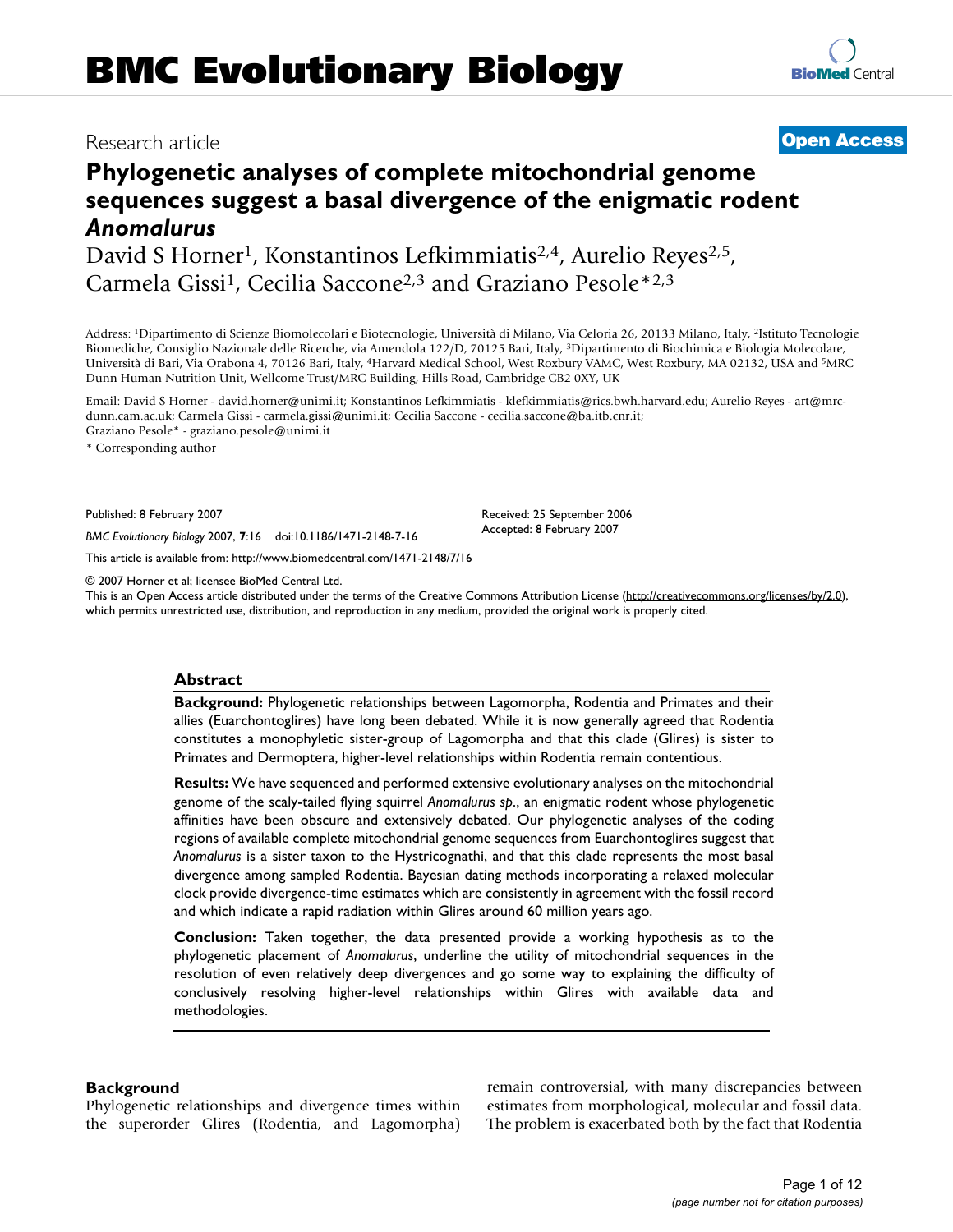represents the most abundant and diversified order of living mammals and by variations in molecular evolutionary rate and mode in some families. For example, several molecular studies have suggested paraphyly of Rodentia or Glires [1-3], while others (and the majority of morphological data) support the monophyly of both groups [4-6]. Both molecular approaches and morphological analyses have their limitations. Critics of conclusions based on molecular characters cite the limited number of sequences considered and the apparent dependence of conclusions on the analytical methodologies employed, while adherents of molecular data point out that the predominantly dental and cranial characters employed in morphological analyses are likely subject to homoplastic evolution as a result of shared ecological constraints. Some intra-ordinal phylogenetic relationships in Rodentia also remain poorly resolved. For example, while the monophyly of many classically diagnosed Rodentia groups (Hystricognathi – a grouping of Myoxidae and Sciuridae – and the Muroidea/Dipodidae group) have been supported by molecular analyses (eg [4,7]), relationships between these groups as well as the placement of a few under-studied taxa (such as the Anomaluridae) are controversial. Discrepancies between molecular and other data are not restricted to tree topologies. Molecular dating approaches (typically employing mitochondrial DNA sequences) have tended to provide estimates of divergence times which conflict with inferences drawn from the fossil record. More recently the availability of relaxed and local molecular clock approaches [8], which allow evolutionary rates to differ across the tree, has allowed some reconciliation of molecular and fossil derived divergence time estimates within Euarchontoglires [9,10].

In the current study, we have sequenced and analysed the complete mitochondrial genome of *Anomalurus sp*. as a representative of the Anomaluridae, a family of flying squirrel-like rodents which possess two rows of pointed, raised scales on the undersides of their tails and whose cranial anatomy does not indicate a close relationship with sciurid flying squirrels. Indeed, the phylogenetic affinities of the Anomaluridae, which consists of three extant genera and whose geographic distribution is currently restricted to central Africa, have remained enigmatic owing both to the aforementioned weakness of morphological characters in the systematics of Rodentia and a relative lack of available molecular sequence data (currently restricted to five nuclear and two mitochondrial gene sequences). Previous studies based on molecular data have suggested alternative phylogenetic placements for *Anomalurus*, while weakly supporting various relationships between the Hystricognathi, the Sciuridae, and the Muroidea/Dipodidae group [11-13], while morphological classifications have suggested almost all possible placements for *Anomalurus* (reviewed in [14]).

We have performed extensive phylogenetic analyses of the protein coding regions of all available Primates, Lagomorpha and Rodentia mitochondrial genomes at both nucleotide and inferred amino acid sequence levels. We show that the sequence data suggest a phylogenetic affinity between *Anomalurus* and the Hystricognathi. However, statistical tests of alternative tree topologies do not exclude other phylogenetic hypotheses, either for the placement of *Anomalurus sp*. or for higher-level relationships within Rodentia. These observations are at least partially explained by a Bayesian relaxed molecular dating approach which generates estimates of divergence times within Euarchontoglires that are compatible with fossil and biogeographical data and suggest that a rapid evolutionary radiation within Glires occurred around 60 million years ago.

### **Results**

#### *The mitochondrial genome of* **Anomalurus**

The mtDNA of *Anomalurus* is 16,923 bp long and presents the common vertebrate gene organization. The entire genome sequence has been submitted to the EMBL sequence database under accession number [AM\\_159537.](http://www.ncbi.nih.gov/entrez/query.fcgi?db=Nucleotide&cmd=search&term=AM_159537) Start and end positions of all protein coding, tRNA and rRNA genes were easily identifiable through homology searches using characterized mammalian mitochondrial protein sequences as probes. The control region (D-loop containing region) is 1439 bp long and shows the typical tripartite structure observed in mammals with the central conserved domain (15,770–16,062) and the CSB domain (16,063–16,923) both identifiable. Of the two conserved blocks known to be located in the ETAS domain, ETAS1 and ETAS2 [15], only a 40 bp long conserved sequence corresponding to ETAS1 can be identified (15641– 15681). Indeed, only this element is conserved across Rodentia [16]. The CSB domain includes all the three known conserved sequence blocks (CSB1, CSB2 and CSB3), and contains a tandem repeat array made up of a 40-fold repetition of an 8 bp long monomer (CGTA-CAGC).

#### *Phylogenetic analyses*

While a concatenated dataset of unambiguously aligned regions of H-strand protein sequences (all protein-coding genes apart from NAD6) passed the compositional homogeneity test implemented in TREE-PUZZLE [17], many corresponding DNA sequences failed the equivalent test. Compositional heterogeneity was reduced by the removal of third codon positions from the DNA dataset, although several sequences still failed the chi square test. We have previously shown that first position synonymous leucine codon usage (Leu-SynP1) varies extensively between mitochondrial genomes and is a source of compositional heterogeneity [6]. Accordingly, we removed (Leu-SynP1) codons from the alignment resulting in a dataset where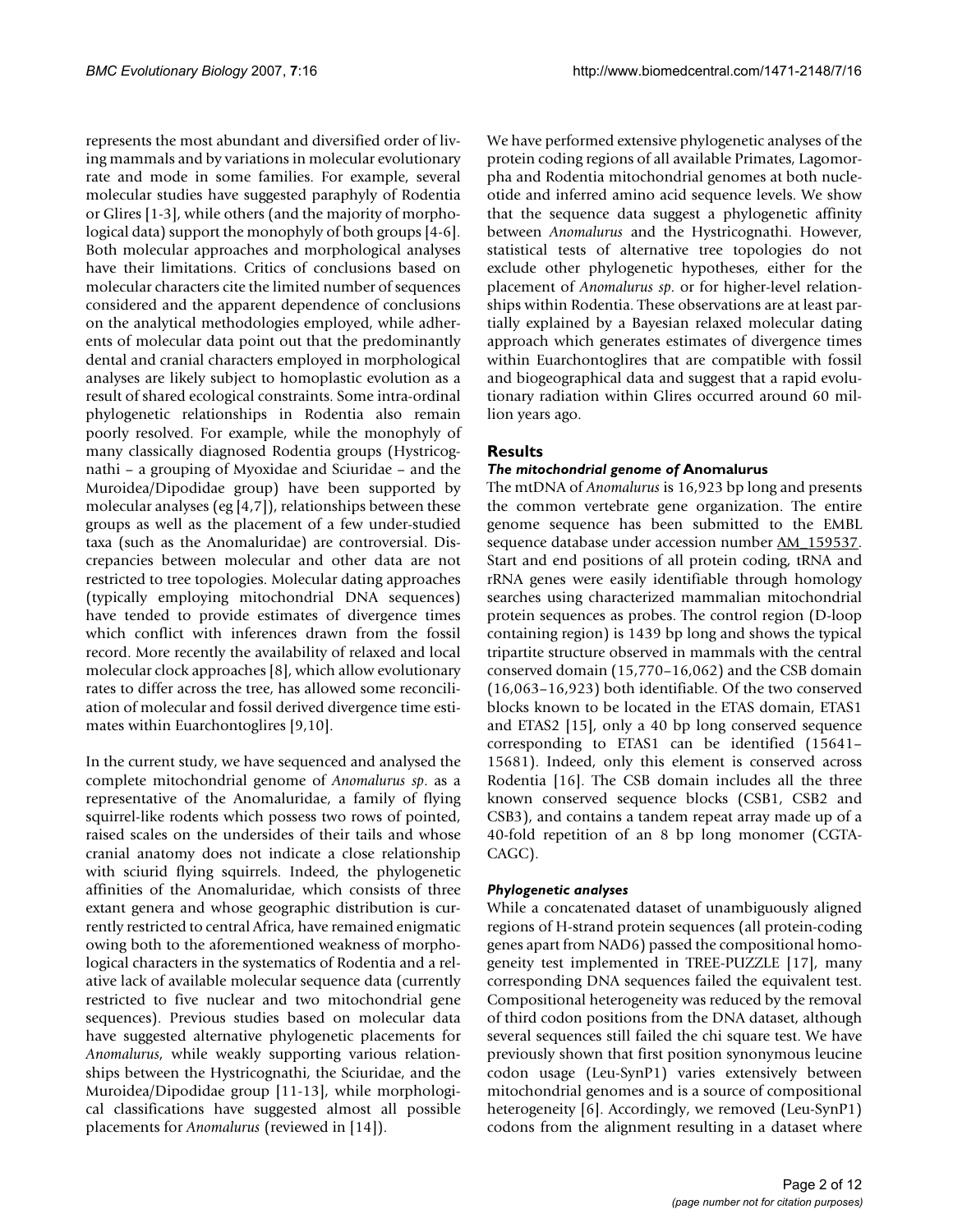only sequences from the Cercopithecinae (*Papio*, *Macaca*, *Chlorocebus*) failed the test of compositional homogeneity. Bearing this result in mind, phylogenetic analyses at the DNA level were performed both in the presence and absence of sequences from Primates.

Fig. 1 shows the Bayesian consensus tree of Euarchontoglires relationships inferred from protein sequences (with Bayesian Posterior Probabilities (PP) and distance bootstrap (BP) values associated with branches). Relationships recovered within Anthropoidea all have high bootstrap and posterior support and are uncontroversial. However, Primates emerge as a paraphyletic group with a clade defined by *Tarsius*, *Nycticebus* and *Lemur* diverging before the Dermoptera. Both the placement of *Tarsius* as sister to *Nycticebus* and *Lemur*, and the paraphyly of primates have been observed in other analyses of mitochondrial sequences (e.g. [18,6]). Scandentia (represented by the tree-shrew *Tupaia*) emerge basal to the Primates – Glires split. Given the controversy surrounding apparent discrepancies between mitochondrial and nuclear data with respect to these relationships, we conducted Approximately Unbiased (AU) tests [19] of competing topologies representing all plausible inter-relationships of Primates, Dermoptera, and Scandentia. At the 5% confidence level, the protein data exclude monophyletic primates regardless of whether *Tarsius* is sister to Anthropoidea or to *Lemur* and *Nycticebus*, while the DNA data permit monophyly of primates with Tarsius placed as sister to Anthropoidea ( $P = 0.059$ ) or to *Lemur* and *Nycticebus* ( $P = 0.178$ ). The protein  $(P = 0.062)$ , but not the DNA sequences allow Scandentia to emerge immediately basal to Primates/Dermoptera (see discussion) but both datasets exclude a sister relationship between Scandentia and Dermoptera.

Notably, and in accord with our previous analyses [6], monophyly of Rodentia is supported with high Bayesian posterior support for protein-based analyses. However,



#### Relationships within Euarchontoglires inferr H-strand mitochondrial genes **Figure 1** ed from Bayesian analysis of 3519 unambiguously aligned amino acids encoded by

**Relationships within Euarchontoglires inferred from Bayesian analysis of 3519 unambiguously aligned amino acids encoded by H-strand mitochondrial genes**. The tree was recovered under the mtREV amino acid model with invariable and 8 gamma distributed variable rate categories. Bayesian posterior probabilities (nucleotide analyses), Bayesian posterior probabilities (amino acid analyses) and distance bootstrap (amino acid analyses, under the same model used for Bayesian analyses) are shown where any of these support values were not 100%.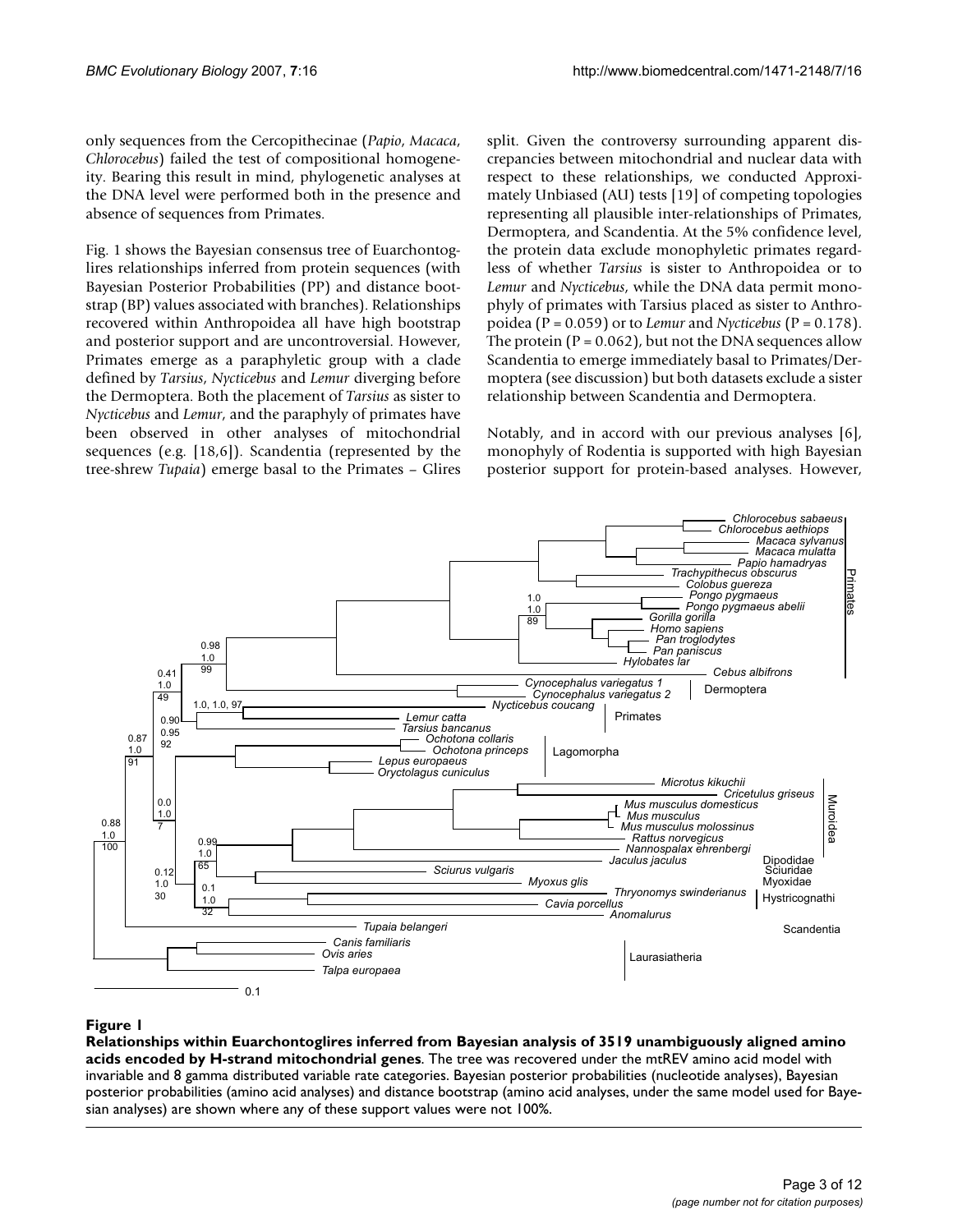protein distance-based bootstrap support for this partition is low (30%). Inspection of bootstrap partitions reveals that decay in support of Rodentia monophyly is caused by the sequence of *Anomalurus* and to a lesser extent those of *Thryonomys* and *Cavia* (Hystricognathi) that have a tendency to cluster with the outgroup sequences. Likewise, the monophyly of Glires receives high posterior support but does not emerge on the bootstrap consensus tree, owing to a tendency of Lagomorpha to emerge basal to the Rodentia/(Primates + Dermoptera) divergence in some bootstrap datasets. In accordance with other molecular studies [11,12], Bayesian analyses of protein sequences strongly support the monophyly of Hystricognathi, the monophyly of Myoxidae and Sciuridae and the monophyly of the Muroidea/Dipodidae grouping (all with  $BP = 100$ ,  $PP = 1.0$ ). In both Bayesian and distance bootstrap trees, *Anomalurus* emerges as sister of the Hystricognathi. Both methods suggest that the Hystricognathi/ *Anomalurus* group is sister to a clade composed of Myoxidae/Sciuridae and the Muroidea/Dipodidae cluster. However, both the position of *Anomalurus* and the interrelationships between super-families within Rodentia receive only moderate posterior or bootstrap support. Bayesian analysis of the DNA data in the presence of the Cercopithecinae sequences yielded an identical tree topology apart from the position of *Anomalurus* which emerged as a poorly supported basal branch in the Primates/Dermoptera clade while Bayesian analyses of Glires, Scandentia and outgroup sequences alone generated an identical topology for Glires as the protein sequences (not shown).

In order to evaluate the degree of support for alternative hypotheses of relationships between Rodentia superfamilies, we generated a series of topologies where the constitution and internal topology of uncontroversial clades (outgroup, Primates/Dermoptera, Lagomorpha, Muroidea/Dipodidae, Myoxidae/Sciuridae and Hystricognathi) were constrained, but where inter-relationships of these groups and the placement of *Anomalurus* were varied. These topologies were tested under the AU test of alternative tree topologies. Selected results are shown in Table 1. In brief, both the protein and DNA data reject (at the 5% level) all topologies where *Anomalurus* is placed as sister to the Myoxidae/Sciuridae group, while all topologies depicting *Anomalurus* as sister to either Hystricognathi or the Muroidea/Dipodidae grouping are accepted as are various topologies placing *Anomalurus* either as the basal divergence among Rodentia or as sister to clades of Hystricognathi + Muroidea/Dipodidae, Hystricognathi + Myoxidae/Sciuridae or Muroidea/Dipodidae + Myoxidae/ Sciuridae. Rodentia monophyly is moderately supported in that we were unable to identify acceptable topologies depicting Rodentia as non-monophyletic apart from those suggested by Bayesian analyses of the DNA data (*Anomalurus* as a basal divergence among Primates) – topologies where *Anomalurus* emerges as the basal branch of Glires were rejected by the protein data ( $P = 0.048$ ) but were accepted by the DNA data. However, many topologies depicting non-monophyly of Glires (Lagomorpha divergence prior to the Rodentia/(Primate/Dermoptera) split, or Lagomorpha as sister to *Tupaia* – as suggested by other authors using mitochondrial sequence data [20,21]) were accepted by the AU test.

#### *Slow-fast method*

Given the apparent lack of resolution of Rodentia infraordinal relationships afforded by the mitochondrial sequence data and the tendency of the *Anomalurus* sequence to emerge in unexpected positions, especially for the DNA data, we wished to investigate whether undetected compositional or other types of systematic (or stochastic) biases manifested in faster evolving sites should be responsible for apparent decay in the phylogenetic signal. Accordingly we have used a variation on the "Slow-

| Table I: Approximately Unbiased tests of selected alternative phylogenetic hypotheses of relationships within Euarchontoglires |  |  |
|--------------------------------------------------------------------------------------------------------------------------------|--|--|
|                                                                                                                                |  |  |

|                                                                             |              | <b>DNA</b> |                 | Protein  |  |
|-----------------------------------------------------------------------------|--------------|------------|-----------------|----------|--|
| <b>Topology</b>                                                             | $\Delta$ InI | Pvalue     | $\Delta$ InI    | Pvalue   |  |
| I) Bayesian (protein) tree                                                  | 5.7          | 0.579      | <b>BEST</b>     | 0.771    |  |
| 2) Bayesian (DNA12) tree: (Glires, (Anomalurus/Primates/Dermoptera))        | <b>BEST</b>  | 0.726      | 16.3            | 0.255    |  |
| 3) (Hystricognathi, ((Dipodidae, Muroidea), (Anomalurus, (Sciurus, Glis)))) | 19.9         | $0.003*$   | 21.2            | $0.007*$ |  |
| 4) (Hystricognathi, ((Sciurus, Glis), (Anomalurus, (Dipodidae, Muroidea)))) | 17.0         | 0.084      | 9.5             | 0.106    |  |
| 5) (Hystricognathi, (Sciurus, Glis)), (Anomalurus, (Dipodidae, Muroidea)))) | 15.4         | 0.169      | $\mathsf{I}$ .4 | 0.623    |  |
| 6) Anomalurus basal in Rodentia                                             | 6.6          | 0.344      | 13.2            | 0.080    |  |
| 7) Anomalurus basal in Glires                                               | 8.7          | 0.120      | 20.4            | $0.048*$ |  |
| 8) ((Sciurus, Glis), ((Hystricognathi, Anomalurus), (Dipodidae, Muroidea))) | 17.5         | 0.051      | 6.1             | 0.284    |  |
| 9) ((Sciurus, Glis), (Hystricognathi, (Anomalurus, (Dipodidae, Muroidea)))) | 17.6         | 0.104      | 7.0             | 0.294    |  |
| 10) (Lagomorpha, (Rodentia, Primates))                                      | 3.8          | 0.533      | 5.0             | 0.402    |  |

In all cases, the local topology of clades found in the Bayesian tree of protein sequences was retained and interrelationships between the sequences/ clades specified were rearranged. Branchlengths and site likelihoods were optimized using PAML and the AU test implemented in the software CONSEL was applied. Topologies excluded by the AU test are marked with an asterisk.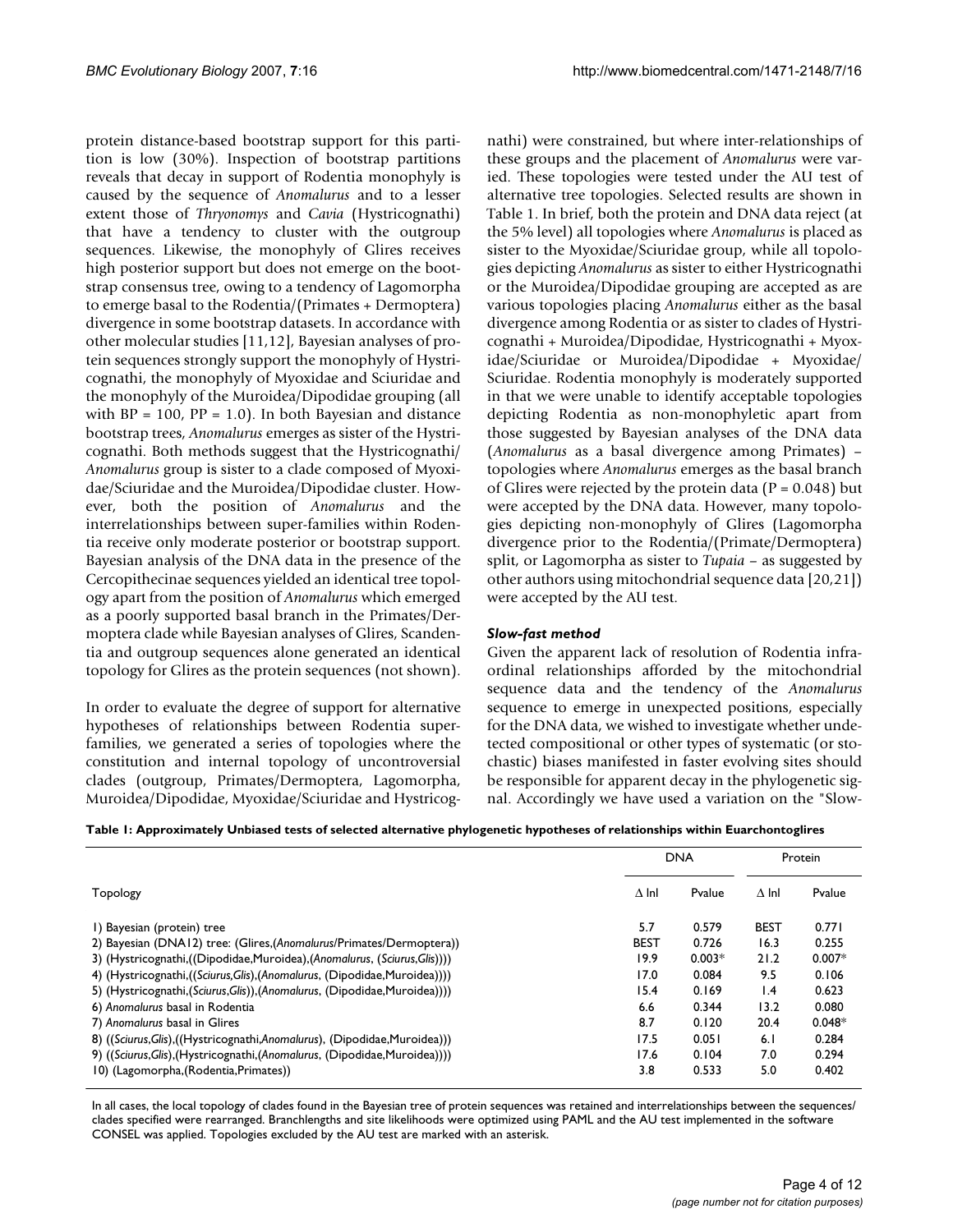Fast" phylogenetic analysis methodology [22] where faster evolving sites are progressively removed from the protein alignment and bootstrap partitions recalculated. In the presence of misleading signal derived from homoplasy or biases at fast evolving sites, we might expect support for correct basal splits to increase as signal from slower evolving sites begins to predominate. We have used the SiteVarProt methodology [23] to estimate sitespecific relative amino-acid substitution rates. We removed the fastest evolving 5% or 25% of sites (beyond this level, the preponderance of constant and autapomorphic sites tends to lead to the generation of very poorly resolved and supported topologies). Distance bootstrap analyses were performed on these datasets and support for key partitions was compared with support derived from the complete dataset (see Table 2). The set with the 5% of fastest evolving sites removed generated an identical bootstrap topology to the full set with comparable  $(+/ < 10\%)$ bootstrap support values at all nodes with respect to the original data. However, when the most variable 25% of sites were removed, *Anomalurus* was recovered as sister to the Muroidea/Dipodidae clade, albeit with low (30%) bootstrap support, while bootstrap support for the partition *Anomalurus*+Hystricognathi fell to 28%. Additionally, support for Muroidea+Dipodidae+Sciuridae+Myoxidae fell to 13% while Hystricognathi emerged as sister to the *Anomalurus*/Muroidea/Dipodidae clade (23% BP, not shown in Table 2). Strikingly, and in accordance with the AU tests, *Anomalurus* never emerged as monophyletic with Sciuridae and Myoxidae, regardless of which set of sites were analysed.

#### *Molecular dating*

We employed the Bayesian protein phylogeny for use in a Bayesian relaxed clock dating approach [24] to estimate divergence times between major lineages. Relaxed clock methods allow substitution rates to vary over the tree and thus do not rely on strict clock-like evolution of the sequences under consideration. Following the method of Amer and Kumazawa [25] we have incorporated the mtREV24 + gamma model into the MULTIDISTRIBUTE software in order to use a substitution model developed with mitochondrial protein sequences. We also estimated divergence times using the DNA codon position 1 and 2 data under the F84 + gamma substitution model. For calibration points we specified that: 1) the Rodentia/Lagomorpha divergence should have occurred between 61 and 90 Million Years Ago (MYA) [26,27], 2) the basal divergence in the sampled Lagomorpha should have occurred between 35 and 40 MYA [28] and 3) the divergence of *Pongo* should have occurred between 13 and 18 MYA [29]. The inferred times of some key divergences (with associated errors) are shown in Table 3. Notably the divergence of Glires from Primates and Dermoptera is estimated to have occurred just over 65 Million Years Ago (MYA) by both DNA and protein data, the divergence of the Hystricognathi + *Anomalurus* group is dated at 58.7MYA (protein) or 57.5MYA (DNA), while the divergence of the Muroidea+Dipodidae clade from the Sciuridae+Myoxidae clade is estimated to have occurred 53.4MYA (protein) or 51.8 MYA (DNA). Importantly, nodes which were not used as calibration points were consistently dated in accordance with estimates from nuclear genes and the fossil record (Old world monkeys from New world monkeys 36.8MYA (protein) 38.4MYA (DNA), *Homo* from *Pan* 5.7MYA (protein) 6.4MYA (DNA), *Mus* from *Rattus* 15.1MYA (protein) 15.9MYA (DNA)) [13,30]. The estimates presented were generated using prior assumptions that the mean and standard error of the probability distribution describing the substitution rate at the root of the tree (a parameter required by the MULTIDIVTIME software) were equal to the mean of the substitution rate over the tree (assuming that Euarchontoglires is 75 million years old). However, the results of the Bayesian dating were extremely robust to the value specified for this parameter. Repeated runs with differing values yielded extremely similar estimates of divergence times (not shown).

#### *Evolutionary rates*

The Bayesian dating analysis also permits estimates of variation in evolutionary rates across the tree. Evolutionary

**Table 2: Distance bootstrap support (BS) for selected branches with indicated percentage of fastest evolving amino acid sites removed.**

| Partition                             | $BS - 0%$ | $BS - 5%$ | $BS - 25%$ |
|---------------------------------------|-----------|-----------|------------|
| (Mus)+Rattus                          | 100       | 100       | 100        |
| Muroidea+Dipodidae                    | 100       | 100       | 97         |
| Muroidea+Dipodidae+Sciuridae+Myoxidae | 65        | 39        | 13         |
| Hystricognathi+Anomalurus             | 30        | 32        | 28         |
| Anomalurus+Dipodidae+Muroidea         | 4         |           | 30         |
| Anomalurus+Scuridae+Myoxidae          |           |           | 0          |
| Chlorocebus+Macaca+Papio              | 100       | 100       | 100        |
| Gorilla+Pan+Homo                      | 100       | 100       | 100        |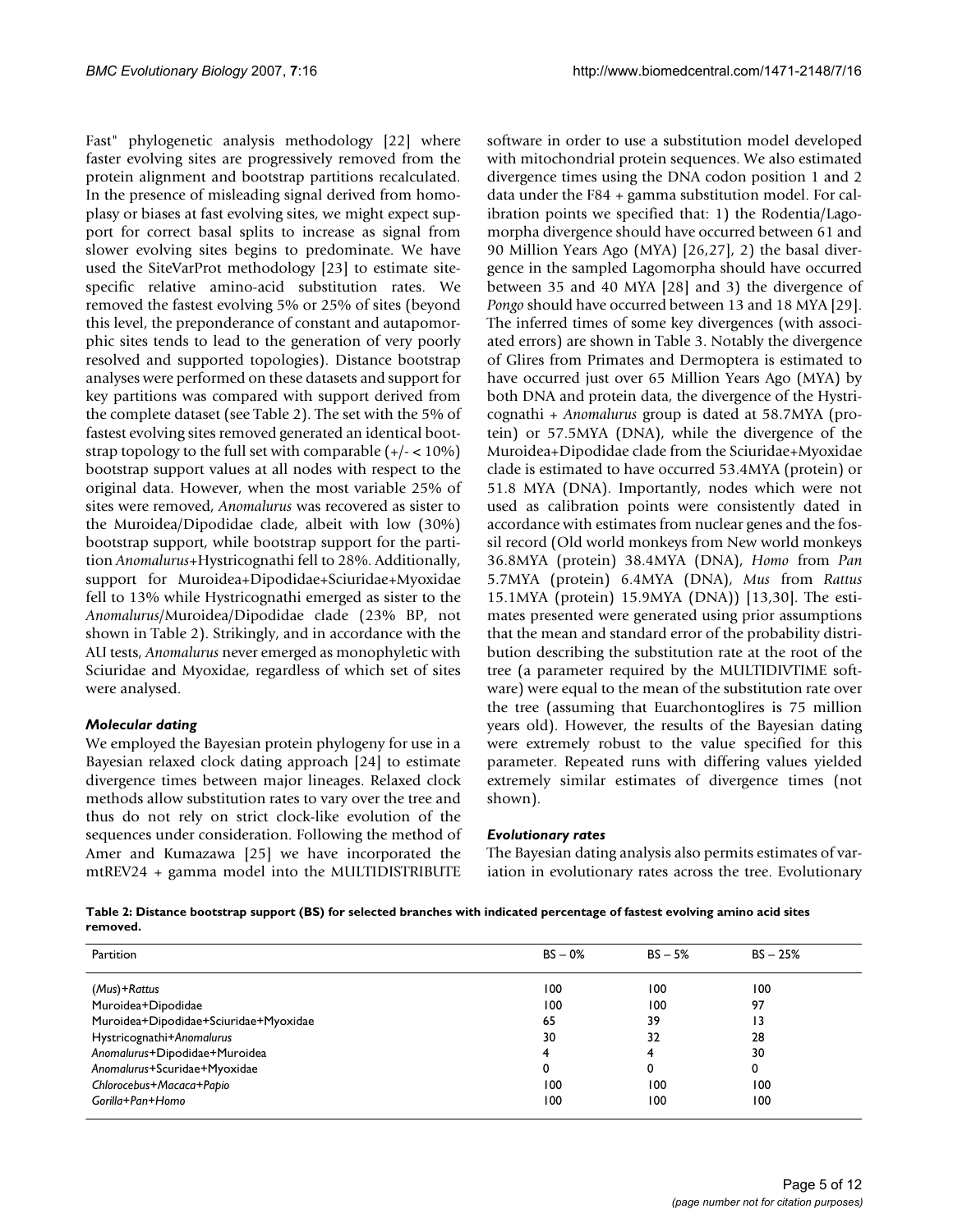|                               | Calibration point |          | protein         |          | DNA12           | aa substitution rate |
|-------------------------------|-------------------|----------|-----------------|----------|-----------------|----------------------|
| Divergence                    |                   | time/MYA | 5% interval/MYA | time/MYA | 5% interval/MYA |                      |
| Homo                          |                   | 5.73     | $4.11 - 7.76$   | 6.41     | $4.39 - 8.76$   | 0.26                 |
| Gorilla                       |                   | 9.00     | $7.00 - 11.44$  | 10.16    | $7.73 - 12.74$  | 0.26                 |
| (Pongo)                       | 13-18 MYA         | 15.20    | $13.13 - 17.75$ | 15.84    | $13.23 - 17.90$ | 0.30                 |
| old world/new                 |                   | 36.80    | $31.86 - 42.12$ | 38.50    | $32.58 - 42.81$ | 0.35                 |
| world monkeys                 |                   |          |                 |          |                 |                      |
| (Cynocephalus)                |                   | 49.34    | $44.34 - 54.77$ | 52.81    | $46.83 - 59.14$ | 0.24                 |
| (Tarsius, (Nycticebus+Lemur)) |                   | 60.65    | $56.72 - 65.96$ | 59.74    | $54.90 - 65.62$ | 0.15                 |
| (Lagomorpha)                  | 61-90 MYA         | 62.77    | $61.05 - 67.53$ | 62.68    | $61.04 - 67.27$ | 0.12                 |
| (Glires)                      |                   | 65.42    | $62.32 - 70.99$ | 65.28    | $61.87 - 70.97$ | 0.13                 |
| basal Lagomorpha divergence   | 35-40 MYA         | 38.94    | $36.33 - 39.97$ | 38.85    | $36.05 - 39.97$ | 0.10                 |
| (Anomalurus, Hystricognathi)  |                   | 58.83    | $55.51 - 63.56$ | 57.50    | $53.33 - 62.40$ | 0.14                 |
| (Hystricognathi)              |                   | 48.12    | $42.51 - 53.52$ | 52.28    | $46.20 - 57.91$ | 0.25                 |
| (Muroidea,Dipodoidea)         |                   | 53.57    | $49.10 - 58.34$ | 51.82    | $46.08 - 57.28$ | 0.17                 |
| (Mus)                         |                   | 15.06    | $10.54 - 20.45$ | 15.93    | $10.38 - 22.84$ | 0.23                 |
| (Muridae)                     |                   | 36.11    | $29.87 - 42.23$ | 36.48    | $29.24 - 43.44$ | 0.26                 |

**Table 3: Selected estimates of divergence dates and amino acid substitution rates in branches leading to the labelled divergence in Euarchontoglires.**

rates of proteins estimated for branches leading to some nodes of interest are shown in Table 3. Like the estimates of divergence dates, the rate estimates were rather robust to the parameterization of the distribution of evolutionary rates at the base of the tree. The amino acid substitution rate inferred for the divergence between Primates/ Dermoptera and Glires 0.13%/MY) remains relatively constant until the divergence of the *Tarsius*+*Nycticebus*+*Lemur* clade (0.15%/MY), wherein a sharp rise in substitution rates is observed (0.24%/MY at the divergence of *Cynocephalus* and 0.35%/MY at the divergence between old world and new world monkeys. Rates remain high (or continue to increase) within the old world monkeys, but within the Hominoidea there is a notable decrease in substitution rates (0.26%/MY at the divergences both of *Homo* and *Gorilla*. With respect to the Glires, there is a slight tendency to increased amino acid substitution rates in the Muroidea, Hystricognathi and *Anomalurus* (0.23– 0.26%/MY), while rates remain relatively stable in Lagomorpha and *Sciurus*. We wished to investigate whether the observed lineage specific shifts in amino acid substitution rates were a general property of mitochondrial protein coding genes or whether particular genes (or respiratory complexes) have undergone changes in evolutionary rates (a scenario that might indicate adaptive or functional changes). Accordingly, we used estimates of site-specific relative variability generated by the SiteVarProt methodology. For each major lineage in our dataset, we both counted the number of amino acid positions that are perfectly conserved within the group and calculated mean gene-specific normalized relative substitution rates for all variable sites (Table 4). Intriguingly, our data show that for proteins that are part of the cytochrome-c oxidase complex (COX1, COX2, COX3) and the cytochrome b

protein, the normalized mean relative variability (of variable sites) is higher in Primates/Dermoptera than in Rodentia, while the number of perfectly conserved sites is lower in Primates/Dermoptera. These observations are highly consistent with previous studies that have identified accelerated rates of evolution of nuclear and mitochondrially encoded components of the cytochrome c oxidase complex and cytochrome b in some Primates (eg [31-33]). Conversely, for proteins that are components of complex I (NADH dehydrogenase complex) the mean relative variability of variable sites is somewhat lower in Primates/Dermoptera than in Rodentia while the number of perfectly conserved sites tends to be higher in Rodentia.

#### **Discussion**

#### *Protein vs. DNA sequences*

The relative merits of performing phylogenetic analyses on nucleotide or corresponding amino acid sequences have been discussed extensively (eg [34]). In brief, while DNA sequences allow the complete parameterization of substitution models through the use of the data under examination, amino acid substitution models typically allow only amino acid frequencies to be adjusted according to the available data. On the other hand, the degree of substitutional saturation and homoplastic character evolution is expected to be higher among nucleotide sequences due to the restricted number of character states and mild to moderate compositional biases in DNA sequences are expected not to cause extensive perturbation of amino acid composition due to the degeneracy of the genetic code, but see [35]. It is clearly desirable that DNA and associated inferred amino acid sequences should generate congruent phylogenetic hypotheses; in the absence of such congruent results it is necessary to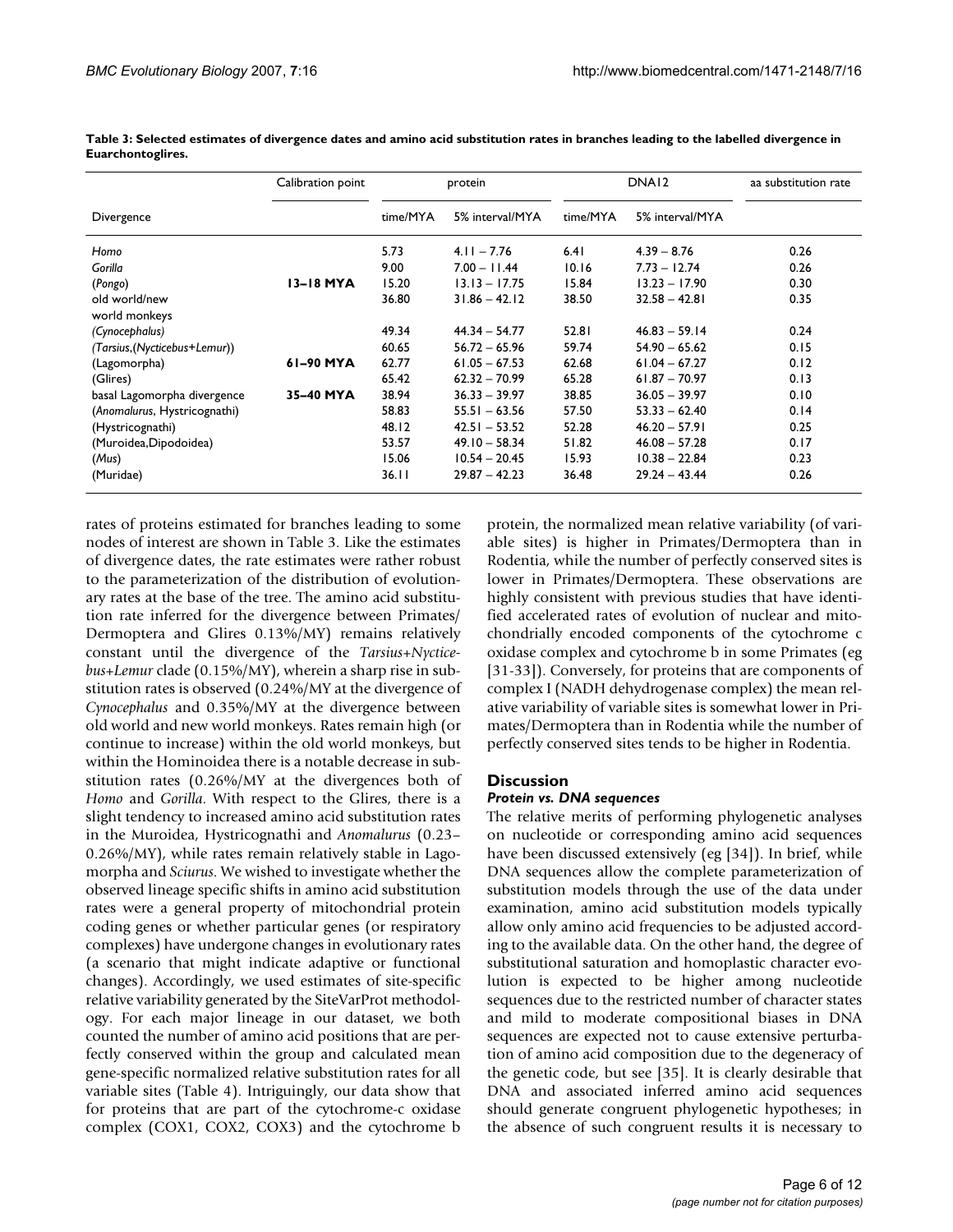|                  |                   | Primates/Dermoptera |                   | Rodentia              |                   | Lagomorpha |  |
|------------------|-------------------|---------------------|-------------------|-----------------------|-------------------|------------|--|
| Gene             | NMVV <sup>*</sup> | #const**            | NMVV <sup>*</sup> | #const <sup>*</sup> * | NMVV <sup>*</sup> | #const $*$ |  |
| Coxl             | 0.804             | 394                 | 0.739             | 416                   | 0.859             | 492        |  |
| Cox2             | 0.793             | 119                 | 0.601             | 48                    | 0.860             | 206        |  |
| Cox3             | 0.874             | 6                   | 0.815             | 179                   | 1.076             | 242        |  |
| CytB             | 1.049             | 207                 | 0.895             | 246                   | 0.958             | 323        |  |
| Atp8             | I.486             | 12                  | 1.246             | 20                    | 1.092             | 36         |  |
| Atp6             | .087              | 96                  | 0.802             | 124                   | 1.008             | 197        |  |
| Nadl             | 0.917             | 159                 | 0.863             | 6                     | 0.923             | 271        |  |
| Nad <sub>2</sub> | 1.095             | Ħ                   | 1.291             | 104                   | 1.039             | 231        |  |
| Nad3             | 1.077             | 45                  | 1.121             | 50                    | 0.921             | 84         |  |
| Nad4             | 0.998             | 214                 | 0.993             | 206                   | 0.952             | 352        |  |
| Nad4l            | 0.924             | 44                  | 1.094             | 40                    | 0.947             | 71         |  |
| Nad <sub>5</sub> | 1.012             | 241                 | 1.113             | 239                   | 1.076             | 421        |  |

**Table 4: Variability and Numbers of constant sites for Euarchontoglires mitochondrial genes by taxonomic group**

\* Normalized Mean Variability for Variable sites, \*\* Number of constant sites within group

assess whether inferences derived from DNA and protein sequences are statistically incongruent and, if so, attempt to explain observed differences in terms of characteristics of the data. In the current investigation, neither dataset discriminates between the two Bayesian consensus trees according to the approximately unbiased test. It is of some concern that the Bayesian consensus tree generated from the DNA data recovers *Anomalurus* not within Rodentia but among Primates. However, we note that the DNA dataset considered includes several primate sequences that fail the chi square test of compositional homogeneity. When Primates are excluded, *Anomalurus* is recovered in an identical position to the amino acid analyses (as sister to the Hystricognathi). Furthermore, while distance bootstrap analyses of protein sequences support, albeit weakly, the monophyly of Rodentia (Fig. 1), equivalent analyses performed on DNA sequences yield poorly supported consensus trees depicting non-monophyletic Glires, Rodentia and Primates/Dermoptera (not shown). Finally, no potential amino-acid synapomorphies link *Anomalurus* with the Primates/Dermoptera clade (while potential synapomorphies with the Hystricognathi and with the Muroidea/Dipodidae clade have been identified). We therefore consider results derived from protein sequences to be more reliable in this case, although we suggest that there is no significant incongruence between inferences derived from the protein and DNA data.

#### *The phylogeny of Euarchontoglires and the evolutionary placement of* **Anomalurus**

Bayesian and distance bootstrap analyses of concatenated first and second codon positions and inferred protein sequences of Rodentia, Primates/Dermoptera, Scandentia and Lagomorpha generated well-supported hypotheses of relationships within Primates/Dermoptera. In accordance with other analyses of mitochondrial sequences [21,6],

we recover Primates as paraphyletic with Dermoptera emerging as sister-group to the Anthropoidea with high bootstrap and posterior support. Our protein, but not DNA data reject monophyly of primates as assessed by the AU test of competing tree topologies. Analyses of concatenated nuclear (or nuclear and mitochondrial) data usually (eg [36-38]), but not always [39] prefer the traditional hypothesis of Primates monophyly. However, support for the position of Dermoptera as sister to Scandentia is often scarce and or dependent on the analytical method employed [36]. The positioning of *Tarsius* as sister to *Lemur* and *Nycticebus* is unexpected in the light of morphological and nuclear data, but consistent with other analyses of mt (for discussion see [18]) and some analyses of nuclear data [39,36]. The evolutionary affinities of Scandentia (represented in our analyses by *Tupaia*) have not been satisfactorily resolved by molecular data (see [40,20,39,36,37,41,21,38] and references therein) although current thinking tends to favour a sister relationship with Dermoptera in a clade which emerges basal to the primates. The analyses of mt protein data presented here are in accord with our previous analyses of mt DNA data [6] in suggesting that *Tupaia* represents the basal divergence of Euarchontoglires rather than constituting the sister taxon of Lagomorpha, Primates, Primates/Dermoptera or Dermoptera. However, where tests of competing tree topologies have been performed, the position of Scandentia has remained unclear [36]. Thus, while our mitochondrial dataset refutes what must be considered a weakly supported nuclear consensus for relationships between Dermoptera, Scandentia and Primates, it is not clear how inconsistent the nuclear data may be with the mitochondrially-derived hypothesis. Importantly, the question of Dermoptera/Primates relationships at least has recently been addressed through examination of the distribution of Short Interspersed Nuclear Elements in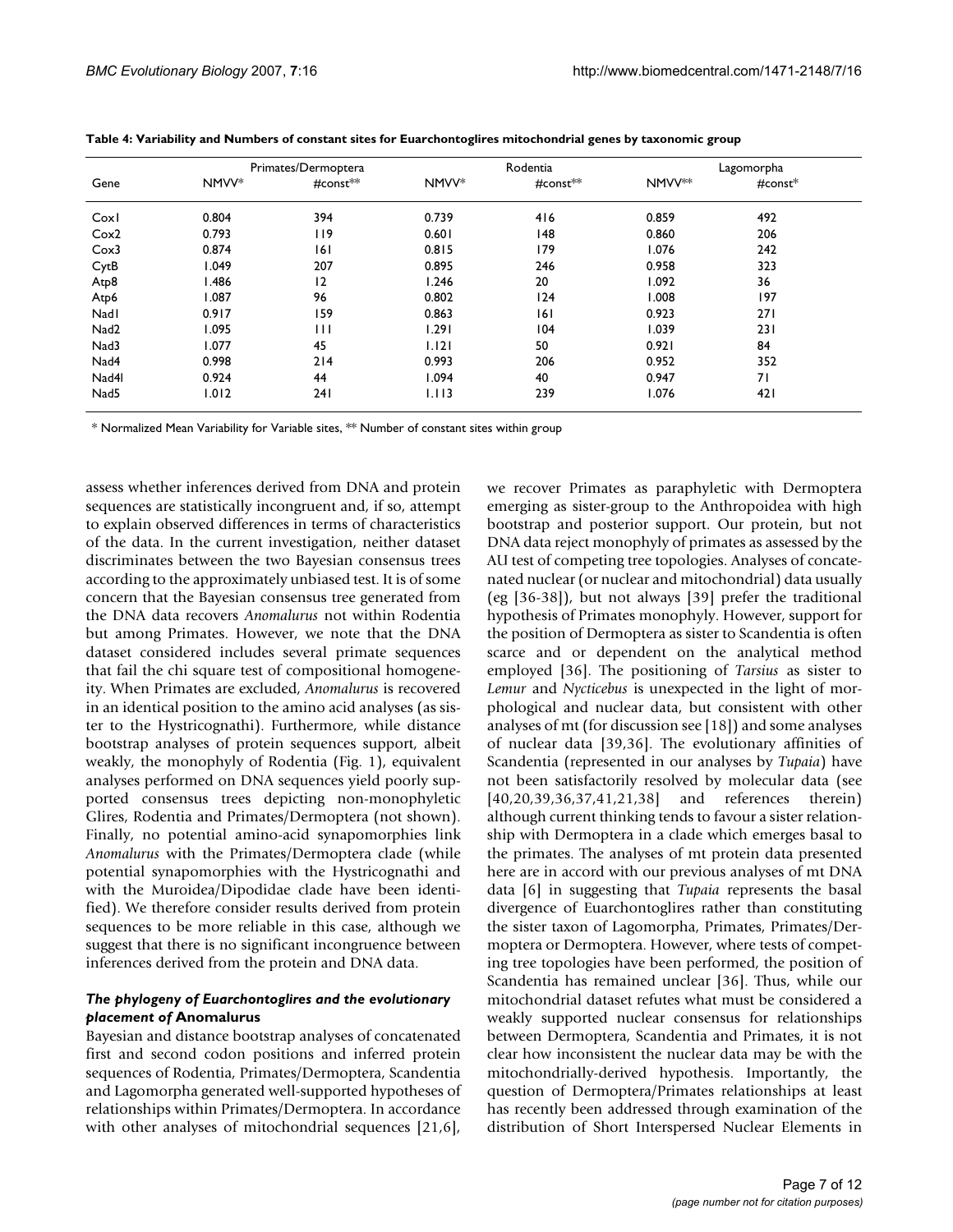these organisms [42]. These data should be free of many of the problems associated with analysis of molecular sequences (substitutional saturation, model choice, compositional bias etc) and strongly support the traditional hypothesis of Primate monophyly – suggesting that available mitochondrial and (to a lesser extent) nuclear sequence data have failed to correctly resolve Primates/ Dermoptera relationships.

With respect to relationships within Glires, inferred protein sequences suggested a specific relationship between *Anomalurus* and the Hystricognathi. However, first and second codon positions of the gene sequences tended place *Anomalurus* among the basal divergences in the Primates/Dermoptera clade. This placement was not robustly supported and indeed Bayesian analyses of nucleotide sequences in the absence of Primates (some of whose sequences failed tests of compositional homogeneity) favoured the same placement as suggested by the protein sequences. While we are not aware of published hypotheses suggesting this relationship, it should be noted that a relationship between Anomaluridae and Ctenodactylidae has been proposed on the basis of morphological features [14]. Recent molecular and many classical studies have suggested an affinity between Hystricognathi and Ctenodactylidae (e.g. [11,7,13]). Unfortunately, at the present time, no complete mitochondrial genome sequences from Ctenodactylidae are available. Some molecular data have suggested that the Anomaluridae are specifically related to the Pedetidae (Spring Hares) [12]. Recent analyses that have included sequences from either of these taxa have tended to place these organisms as weakly supported basal branches in a clade containing Dipodidae, Muridae, Geomyidae and Heteromyidae (sister to the Dipodidae/Muroidea clade in our sampling) [36,11,7,43]. Our analyses of constrained tree topologies recovered this placement as a viable alternative to our preferred hypothesis of a relationship between *Anomalurus* and Hystricognathi (and presumably Ctenodactylidae).

With respect to relationships between other families/ superfamilies within Rodentia, we consistently recover previously proposed relationships between Dipodidae and Muroidea and between Sciuroidea and Gliridae with high bootstrap and posterior probability support. Our analyses however, like those based on other genes or gene concatenations [39,36,37,41,11,12,38,7,43] fail to unambiguously resolve relationships between these groups and the Hystricognathi in the sense that high posterior probabilities for higher order relationships within Rodentia are often accompanied by moderate or low bootstrap support and valid probabilistic tests of alternative topologies have seldom been presented. While our data and analyses prefer the hypothesis that the basal divergence within Rodentia consists of Hystricognathi (and by inference Ctenodactylidae) + Anomaluridae, leaving the Dipodidae/Muroidea and Gliridae/Sciuridae clades as sisters to each other, our data do not exclude a multitude of other evolutionary scenarios.

The Slow-Fast method – in which faster evolving sites are progressively removed from the dataset and changes in support for nodes of interest are examined – was employed to investigate whether sites supporting different hypotheses of relationships could be partitioned according to evolutionary rates. Exclusion of fast evolving sites has little impact on the resolution of either the position of *Anomalurus* (when the 25% of sites inferred to be fastest evolving were removed, we recover *Anomalurus* as a weakly supported sister to the Muridae/Dipodidae clade in accordance with constrained topologies discussed previously) or other relationships within Rodentia, suggesting that "noise" from fast evolving sites is not obscuring phylogenetic signal present in slower evolving sites. We interpret this finding as an indication that phylogenetic signal for higher-order relationships within Rodentia is rather scarce. In accordance with this proposal, we observe that the inferred amino acid sequences derived from *Anomalurus* (3519 unambiguously aligned amino acids) share only three potential synapomorphies with the Hystricognathi and three with the Muroidea/Dipodidae clade. There are no potential synapomorphies linking all Rodentia, or associating *Anomalurus* with Lagomorpha, the Myoxidae/Sciuridae clade, Primates/Dermoptera, or any possible sister group set of Rodentia families.

#### *Molecular dating of divergences in Euarchontoglires*

Molecular dating of divergences within Euarchontoglires based on mitochondrial sequence data and a global molecular clock has historically yielded estimates in conflict with the fossil record, particularly with respect to Rodentia e.g. [44,45]. More recently several approaches that allow substitution rates to vary over the tree have been developed (for review see [8]). We have employed a Bayesian relaxed molecular clock approach that does not require the user to specify where rate changes occur on the tree and allows specification of calibration points as intervals rather than fixed dates. Using 6 constraints (upper and lower limits on three nodes) we have generated estimates of divergence times which are highly consistent with estimates of divergence dates based on the fossil record. Notably, the divergence dates recovered for *Homo* vs. *Pan* (5.7 and 6.4MYA for Protein and DNA data respectively), old world vs. new world monkeys (36.8 and 38.5MYA for Protein and DNA data) are highly consistent with both fossil data and other recent molecular dating studies using molecular sequences [46]. We estimate that the divergence of Rodentia occurred 62.8 (protein) or 62.7 (DNA) MYA, the divergence of Hystricognathi +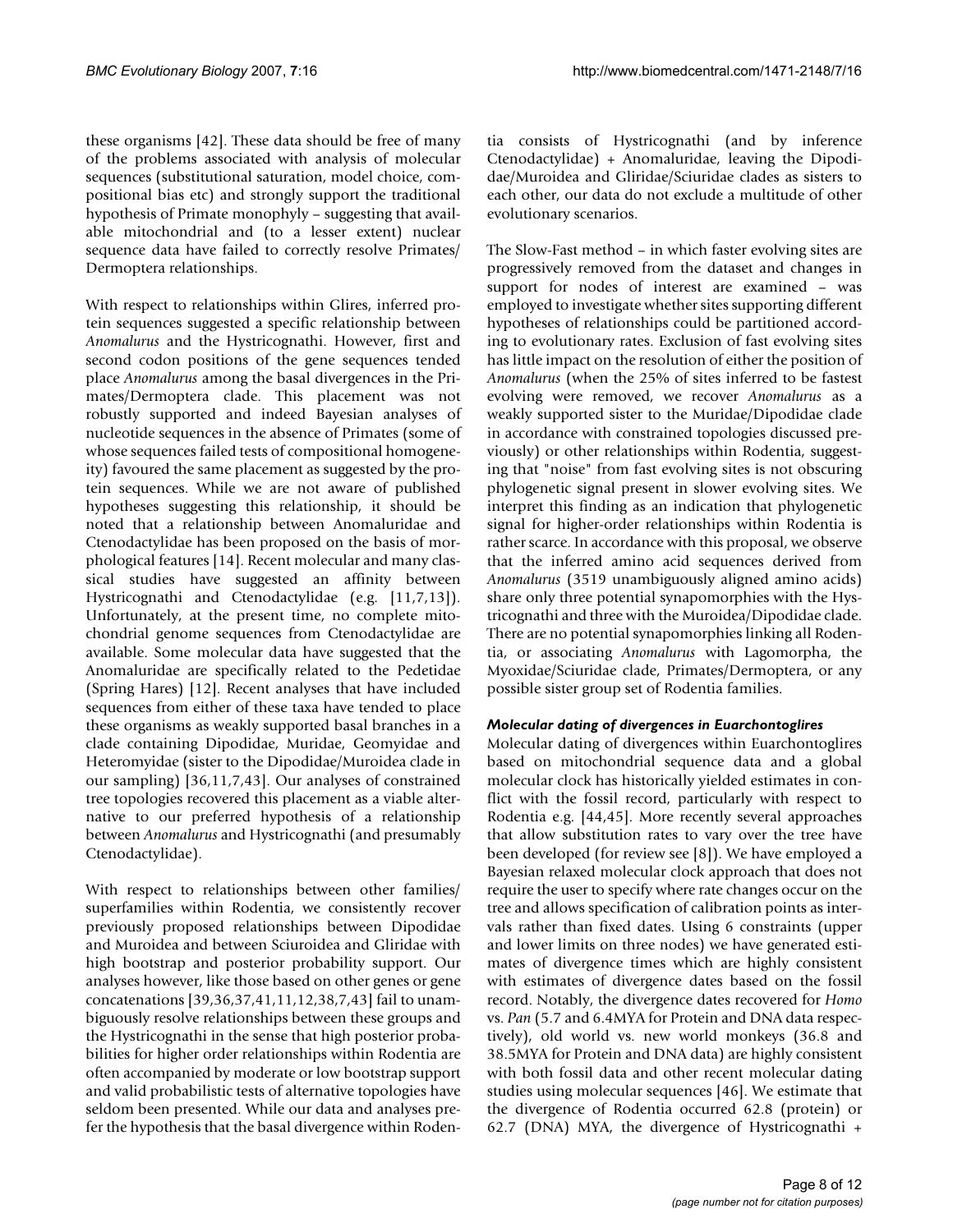*Anomalurus* occurred 58.8 (protein) or 57.5 (DNA) MYA while the divergence of *Anomalurus* occurred 48.1 (protein) or 52.3 (DNA) MYA and the divergence of the Sciuidae/Myoxidae and Muroidea/Dipodidae clades occurred 53.6 (protein) or 51.8 (DNA) MYA – with the *Mus/Rattus* split occurring 15.1 (protein) or 15.9 (DNA) MYA. These estimates are generally consistent with the fossil data and recent estimates using local clock approaches [13,9,10].

Given the relative lack of resolution of relationships within Rodentia, we were interested to investigate the impact of the tree topology on estimates of divergence dates. Changes in the phylogenetic position of *Anomalurus* yielded relatively minor differences in divergence time estimates. For example, placing Anomalurus as the basal divergence in Rodentia or as sister to the Dipodidae/ Muroidea/Myoxidae/Sciuridae group altered estimates of divergence of Rodentia and Lagomorpha by a maximum of 0.12MY. Estimates of the divergence of the Hystricognathi lineage from the Dipodidae/Muroidea/Myoxidae/ Sciuridae never varied by more than 3.5MY and the divergence of *Anomalurus* by at most 2.8MY (not shown).

These findings are notable as they highlight a fundamental problem in the resolution of higher order relationships within Rodentia. Accounting for the 5% error intervals of our dating estimates, the divergence of Rodentia from Lagomorpha, the divergence of Hystricognathi from other Rodentia and the divergence of Sciuridae/Myoxidae and Muroidea/Dipodidae potentially occurred within 3.1 million years of each other around 60 million years ago – leaving relatively little time for the evolution of lineagespecific characters (molecular or morphological) which may be used in the reconstruction of phylogenetic affinities. Conversely, the relatively long subsequent independent evolutionary history of lineages considered here, in conjunction with the limited available taxonomic sampling is likely to have lead to extensive symplesiomorphy and homoplasy, further complicating phylogenetic reconstruction.

#### **Conclusion**

The use of mitochondrial sequences for the investigation of even relatively shallow phylogenetic relationships within Rodentia has recently been questioned [47,48]. Indeed it has long been suspected that fast evolutionary rates and compositional biases can lead to misleading phylogenetic signal and poorly supported splits for deeper relationships. While we agree that saturation and compositional biases present a major problem for the reconstruction of ancient divergences, we stress that conclusions from mitochondrial sequences regarding divergence times are consistent with fossil data. Indeed recent studies using individual and concatenated nuclear or nuclear and mitochondrial gene sequences also fail to robustly resolve

higher-level relationships within Rodentia [36,37,11,12,38]. Given the aforementioned considerations, we suggest that difficulties in the reconstruction of correct and unambiguous higher-order relationships within Glires do not reflect limitations of either nuclear or mitochondrial sequence data, but are likely to be inherent consequences of a rapid evolutionary radiation which occurred around 60 million years ago.

#### **Methods**

#### *DNA extraction, amplification and sequencing*

Mitochondrial DNA was extracted from 4.5 g of frozen liver of an *Anomalurus sp* (scaly-tailed flying squirrel) specimen captured in central Africa (specimen provided by F. Catzeflis), according to previously described methods for mammalian species [49].

The entire mitochondrial genome was amplified, using the Polymerase Chain Reaction with eight pairs of heterologous primers designed on the basis of highly conserved regions of the complete mitochondrial sequence of several representative species mammalian species [6]. Amplifications were performed in 100 μl reaction volumes containing 10 mM Tris-HCl (pH 8.3), 50 mM KCl, 1.5 mM MgCl<sub>2</sub>, 0.001% (w/v) gelatin, 0.25 mM of each dNTP, 0.5 μM of each primer, and 2.5U of TaqGold polymerase (Roche Applied Science). PCR cycling conditions were 10 min of hot start at 95°C for the activation of the enzyme, followed by 30–35 amplification cycles (45 s of denaturation at 95°C, 45 s of primer annealing at temperatures from 55 to 65°C, and 2 to 3 min of extension at 72°C) followed by a final cycle of 7 min at 72°C. Single amplification products with length between 1.2 and 3.5 Kb were consistently obtained and produced overlapping fragments that covered the whole mitochondrial genome. PCR products were purified using the Amicon Microcon-PCR Centrifugal Filter Devises (Millipore) following the manufacturer's instructions. Fragments were sequenced either directly or after cloning in the pGEM-t easy vector (Promega). Sequencing reactions were performed using the Thermo Sequenase Cy5.5 Dye Terminator Cycle Sequencing Kit (Amersham Pharmacia Biotech) in 8 μl reaction volumes and following the manufacturer's instructions. After purification, DNA sequences were analyzed on a Seq4×4 automated sequencer (Amersham Pharmacia Biotech). Double strand primer walking strategy provided contiguous sequence information for both strands in all fragments. All overlapping regions between amplified fragments matched perfectly and all predicted open reading frames followed the vertebrate mitochondrial genetic code, leading us to exclude the possibility that we had amplified fragments of mitochondrial genome that had been inserted into the nuclear genome. The mtDNA sequence of the flying squirrel *Anomalurus sp*. has a G+C content of 46.16% and has been deposited in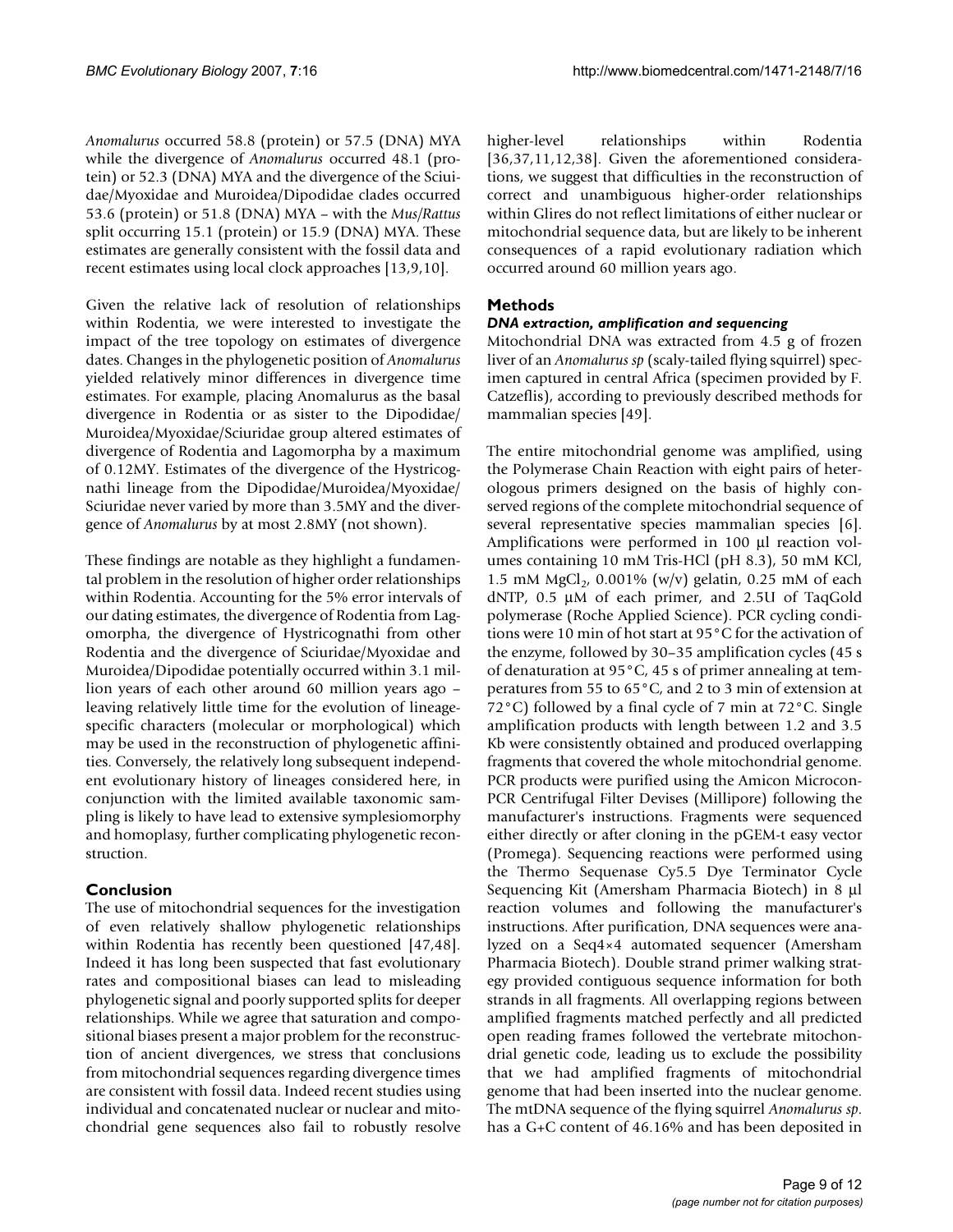the EMBL database under the accession number [AM159537](http://www.ncbi.nih.gov/entrez/query.fcgi?db=Nucleotide&cmd=search&term=AM159537).

#### *Phylogenetic analyses*

Conceptually translated coding sequences H-strand genes derived from all available complete mitochondrial genomes of Primates, Dermoptera, Scandentia, Rodentia and Lagomorpha species were aligned using the program MUSCLE [50] [see Additional file 1]. Sequences from the Laurasiatheria species sheep, dog and mole were included as outgroups (a total of 41 taxa, see table included in supplementary materials). Alignments were manually adjusted and DNA sequences reverse aligned to correspond with protein alignments. Regions of low alignment quality were identified using the program G-Blocks [51] and excluded from subsequent analyses. Protein sequences and the ungapped first and second codon positions (after exclusion of codons with first position leucine synonymous substitutions (Leu-SynP1)) of DNA sequences, were included in concatenated datasets for phylogenetic analyses (5358 nucleotides, 3519 amino acids).

Phylogenetic analyses were carried out using the program MrBayes 3.1 [52] using the General-Time-Reversible (GTR) substitution model for nucleotide sequences and "mtrev24" model for protein sequences, in both cases with the invariant site plus gamma options (eight categories). Two parallel analyses, each composed of one cold and three incrementally heated chains were run for 2,000,000 generations. Trees were sampled every 50 generations and 20,000 trees were discarded as "burn-in" (sufficient to allow convergence according to the tests indicated by the program).

Distance bootstrap analyses were performed by using the shellscript PUZZLEBOOT (available from the TREE\_PUZZLE website) in conjunction with TREE-PUZ-ZLE [17] and the programs SEQBOOT, NEIGHBOR and CONSENSE from the PHYLIP package [53], using the substitution models employed in Bayesian analyses with rate heterogeneity parameters estimated by TREE-PUZZLE on the relevant Bayesian tree topology.

For tests of alternative tree topologies, site likelihoods were calculated under the GTR + gamma and mtrev24 + gamma models (for DNA and protein data respectively) using the PAML package [54]. The Approximately Unbiased (AU) tests were performed using the software CON-SEL [19].

Bayesian relaxed molecular clock dating analyses were performed using the MULTIDISTRIBUTE package [24] in conjunction with programs from the package PAML. For DNA sequences, the F85 + gamma model (the most complex model available in BASEML) was employed. For protein sequences, following the method of Amer and Kumazawa [25], a modified version of CODEML was used to estimate model parameters for the mtrev24 + gamma model. In both cases the program ESTBRANCHES [24] was used to estimate variances of branch lengths and MULTIDIVTIME [24] used to estimate divergence times.

Analyses of compositional homogeneity were performed using the Chi square test implemented in the program TREE-PUZZLE. Site-specific relative substitution rates were estimated using the SiteVarProt algorithm [23].

#### **Authors' contributions**

DSH performed most of the phylogenetic and dating analyses and drafted the manuscript. KL sequenced the mt genome of *Anomalurus*. AR isolated genomic DNA, assembled contigs, annotated the genome sequence and devised cloning and sequencing strategies. CG constructed sequence alignments, performed some phylogenetic analyses and helped draft the manuscript. CS conceived the project and helped draft the manuscript. GP participated in design and coordination of the study, performed some statistical analyses and helped to draft the manuscript. All authors read and approved the final manuscript

#### **Additional material**

#### **Additional file 1**

*List of sequences/taxa utilized. A pdf file containing classification, accession numbers and common names of sequences/organisms used in the current study*

Click here for file

[\[http://www.biomedcentral.com/content/supplementary/1471-](http://www.biomedcentral.com/content/supplementary/1471-2148-7-16-S1.pdf) 2148-7-16-S1.pdf]

#### **Acknowledgements**

The authors would like to thank F. Catzeflis for providing the *Anomalurus sp*. specimen from which mitochondrial DNA was isolated. Work presented in this manuscript was partially funded by grants from the Ministero dell'Istruzione, Universita' e Ricerca, Italy (FIRB and FIRST).

#### **References**

- 1. Graur D, Duret L, Gouy M: **[Phylogenetic position of the order](http://www.ncbi.nlm.nih.gov/entrez/query.fcgi?cmd=Retrieve&db=PubMed&dopt=Abstract&list_uids=8552186)** [Lagomorpha \(rabbits, hares and allies\).](http://www.ncbi.nlm.nih.gov/entrez/query.fcgi?cmd=Retrieve&db=PubMed&dopt=Abstract&list_uids=8552186) **379:**333-335.
- 2. Graur D, Hide WA, Li WH: **[Is the guinea-pig a rodent?](http://www.ncbi.nlm.nih.gov/entrez/query.fcgi?cmd=Retrieve&db=PubMed&dopt=Abstract&list_uids=2052090)** *Nature* 1991, **351:**649-652.
- 3. D'Erchia AM, Gissi C, Pesole G, Saccone C, Arnason U: **[The guinea](http://www.ncbi.nlm.nih.gov/entrez/query.fcgi?cmd=Retrieve&db=PubMed&dopt=Abstract&list_uids=8637593)[pig is not a rodent.](http://www.ncbi.nlm.nih.gov/entrez/query.fcgi?cmd=Retrieve&db=PubMed&dopt=Abstract&list_uids=8637593)** *Nature* 1996, **381:**597-600.
- 4. Douzery EJP, Huchon D: **[Rabbits, if anything, are likely Glires.](http://www.ncbi.nlm.nih.gov/entrez/query.fcgi?cmd=Retrieve&db=PubMed&dopt=Abstract&list_uids=15522813)** *Mol Phylogenet Evol* 2004, **33:**922-935.
- 5. Reyes A, Gissi C, Catzeflis F, Nevo E, Pesole G, Saccone C: **[Congru](http://www.ncbi.nlm.nih.gov/entrez/query.fcgi?cmd=Retrieve&db=PubMed&dopt=Abstract&list_uids=14660685)[ent mammalian trees from mitochondrial and nuclear genes](http://www.ncbi.nlm.nih.gov/entrez/query.fcgi?cmd=Retrieve&db=PubMed&dopt=Abstract&list_uids=14660685) [using Bayesian methods.](http://www.ncbi.nlm.nih.gov/entrez/query.fcgi?cmd=Retrieve&db=PubMed&dopt=Abstract&list_uids=14660685)** *Mol Biol: Evol* 2004, **21:**397-403.
- 6. Lin YH, Waddell P, Penny D: **[Pika and vole mitochondrial](http://www.ncbi.nlm.nih.gov/entrez/query.fcgi?cmd=Retrieve&db=PubMed&dopt=Abstract&list_uids=12234673) [genomes increase support for both rodent monophyly and](http://www.ncbi.nlm.nih.gov/entrez/query.fcgi?cmd=Retrieve&db=PubMed&dopt=Abstract&list_uids=12234673) [Glires.](http://www.ncbi.nlm.nih.gov/entrez/query.fcgi?cmd=Retrieve&db=PubMed&dopt=Abstract&list_uids=12234673)** *Gene* 2002, **294:**119-129.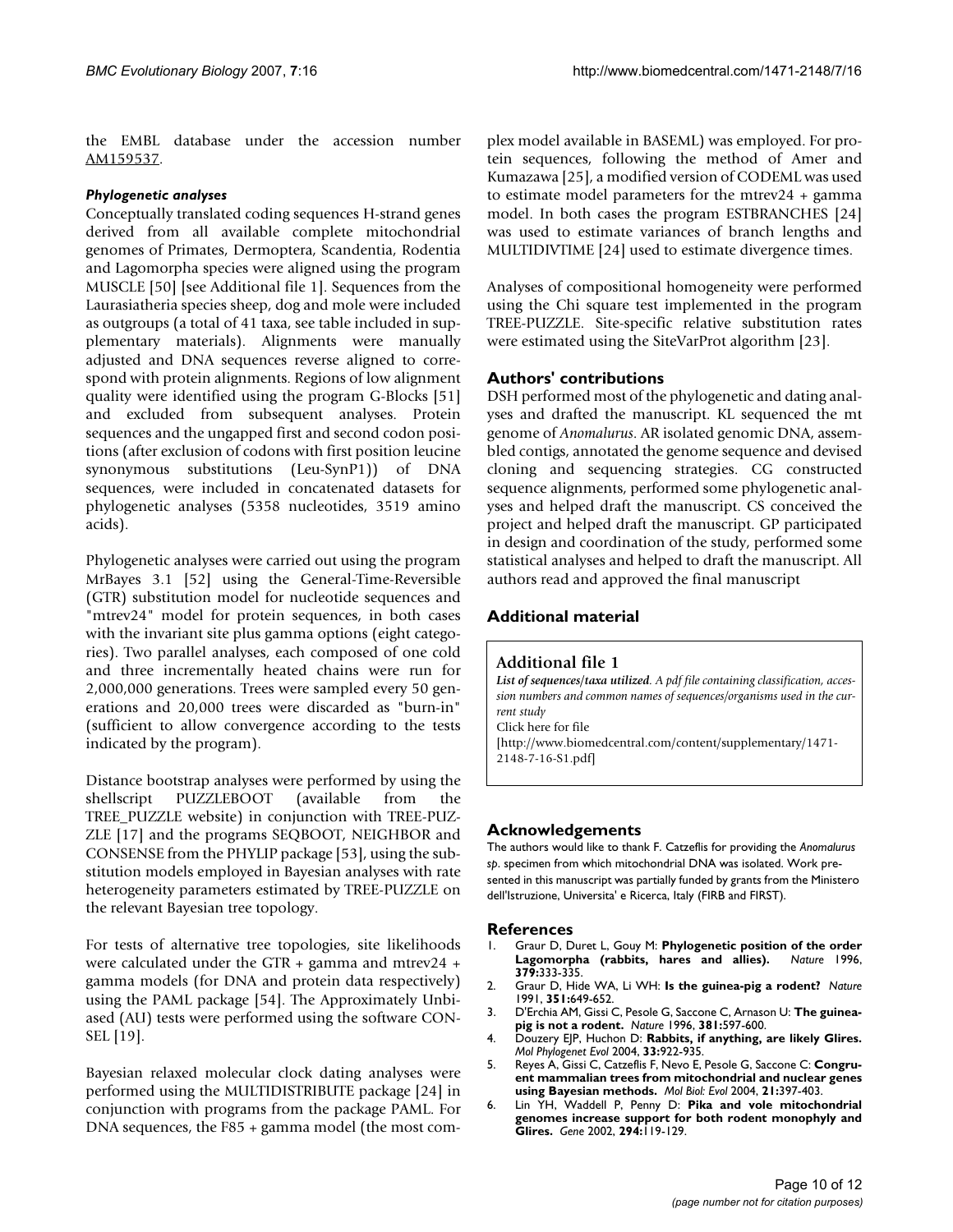- 7. Adkins RM, Walton AH, Honeycutt RL: **[Higher-level systematics](http://www.ncbi.nlm.nih.gov/entrez/query.fcgi?cmd=Retrieve&db=PubMed&dopt=Abstract&list_uids=12644400) [of rodents and divergence time estimates based on two con](http://www.ncbi.nlm.nih.gov/entrez/query.fcgi?cmd=Retrieve&db=PubMed&dopt=Abstract&list_uids=12644400)[gruent nuclear genes.](http://www.ncbi.nlm.nih.gov/entrez/query.fcgi?cmd=Retrieve&db=PubMed&dopt=Abstract&list_uids=12644400)** *Mol Phylogenet Evol* 2003, **26:**409-420.
- 8. Welch JJ, Bromham L: **[Molecular dating when rates vary.](http://www.ncbi.nlm.nih.gov/entrez/query.fcgi?cmd=Retrieve&db=PubMed&dopt=Abstract&list_uids=16701388)** *Trends Ecol Evol* 2005, **20:**320-327.
- 9. Hasegawa M, Thorne J, Kishino H: **[Time scale of eutherian evolu](http://www.ncbi.nlm.nih.gov/entrez/query.fcgi?cmd=Retrieve&db=PubMed&dopt=Abstract&list_uids=14532706)[tion estimated without assuming a constant rate of molecu](http://www.ncbi.nlm.nih.gov/entrez/query.fcgi?cmd=Retrieve&db=PubMed&dopt=Abstract&list_uids=14532706)[lar evolution.](http://www.ncbi.nlm.nih.gov/entrez/query.fcgi?cmd=Retrieve&db=PubMed&dopt=Abstract&list_uids=14532706)** *Genes Genet Syst* 2003, **78:**267-283.
- 10. Springer MS, Murphy WJ, Eizerik E, O'Brien SJ: **[Placental mammal](http://www.ncbi.nlm.nih.gov/entrez/query.fcgi?cmd=Retrieve&db=PubMed&dopt=Abstract&list_uids=12552136) [diversification and the Cretaceous–Tertiary boundary.](http://www.ncbi.nlm.nih.gov/entrez/query.fcgi?cmd=Retrieve&db=PubMed&dopt=Abstract&list_uids=12552136)** *Proc Natl Acad Sci USA* 2003, **100:**1056-1061.
- 11. Douzery EJP, Delsuc F, Stanhope MJ, Huchon D: **[Local molecular](http://www.ncbi.nlm.nih.gov/entrez/query.fcgi?cmd=Retrieve&db=PubMed&dopt=Abstract&list_uids=15008417) [clocks in three nuclear genes: divergence times for rodents](http://www.ncbi.nlm.nih.gov/entrez/query.fcgi?cmd=Retrieve&db=PubMed&dopt=Abstract&list_uids=15008417) and other mammals and incompatibility among fossil cali[brations.](http://www.ncbi.nlm.nih.gov/entrez/query.fcgi?cmd=Retrieve&db=PubMed&dopt=Abstract&list_uids=15008417)** *J Mol Evol* 2003, **57:**S201-S203.
- 12. Huchon D, Madsen O, Sibbald MJJB, Ament K, Stanhope MJ, Catzeflis F, de Jong WW, Douzery EJP: **[Rodent phylogeny and a timescale](http://www.ncbi.nlm.nih.gov/entrez/query.fcgi?cmd=Retrieve&db=PubMed&dopt=Abstract&list_uids=12082125) [for the evolution of Glires: evidence from an extensive taxon](http://www.ncbi.nlm.nih.gov/entrez/query.fcgi?cmd=Retrieve&db=PubMed&dopt=Abstract&list_uids=12082125) [sampling using three nuclear genes.](http://www.ncbi.nlm.nih.gov/entrez/query.fcgi?cmd=Retrieve&db=PubMed&dopt=Abstract&list_uids=12082125)** *Mol Biol: Evol* 2002, **19:**1053-1065.
- 13. Montgelard C, Bentz S, Tirard C, Verneau O, Catzeflis F: **[Molecular](http://www.ncbi.nlm.nih.gov/entrez/query.fcgi?cmd=Retrieve&db=PubMed&dopt=Abstract&list_uids=11820843) [systematics of Sciurognathi \(Rodentia\): The mitochondrial](http://www.ncbi.nlm.nih.gov/entrez/query.fcgi?cmd=Retrieve&db=PubMed&dopt=Abstract&list_uids=11820843) cytochrome b and 12s rrna genes support the Anomaluroi[dea \(Petidae and Anomaluridae\).](http://www.ncbi.nlm.nih.gov/entrez/query.fcgi?cmd=Retrieve&db=PubMed&dopt=Abstract&list_uids=11820843)** *Mol Phylogenet Evol* 2002, **22:**220-233.
- 14. Luckett WP, Hartenberger JL: **Evolutionary relationships among rodents - Comments and conclusions.** In *Evolutionary Relationships Among Rodents* Edited by: Luckett WP and Hartenberger JL. New York, Plenum; 1985.
- 15. Sbisa E, Tanzariello F, Reyes A, Pesole G, Saccone C: **[Mammalian](http://www.ncbi.nlm.nih.gov/entrez/query.fcgi?cmd=Retrieve&db=PubMed&dopt=Abstract&list_uids=9461386) [mitochondrial D-loop region structural analysis: identifica](http://www.ncbi.nlm.nih.gov/entrez/query.fcgi?cmd=Retrieve&db=PubMed&dopt=Abstract&list_uids=9461386)tion of new conserved sequences and their functional and [evolutionary implications.](http://www.ncbi.nlm.nih.gov/entrez/query.fcgi?cmd=Retrieve&db=PubMed&dopt=Abstract&list_uids=9461386)** *Gene* 1997, **205:**125-140.
- 16. Larizza A, Pesole G, Reyes A, Sbisa E, Saccone C: **[Lineage specifi](http://www.ncbi.nlm.nih.gov/entrez/query.fcgi?cmd=Retrieve&db=PubMed&dopt=Abstract&list_uids=11821908)[city of the evolutionary dynamics of the mtDNA D-loop](http://www.ncbi.nlm.nih.gov/entrez/query.fcgi?cmd=Retrieve&db=PubMed&dopt=Abstract&list_uids=11821908) [region in rodents.](http://www.ncbi.nlm.nih.gov/entrez/query.fcgi?cmd=Retrieve&db=PubMed&dopt=Abstract&list_uids=11821908)** *J Mol Evol* 2002, **54:**145-155.
- 17. Schmidt HA, Strimmer K, Vingron M, von Haesler A: **[TREE\\_PUZZLE: maximum likelihood phylogenetic analysis](http://www.ncbi.nlm.nih.gov/entrez/query.fcgi?cmd=Retrieve&db=PubMed&dopt=Abstract&list_uids=11934758) [using quartets and parallel computing.](http://www.ncbi.nlm.nih.gov/entrez/query.fcgi?cmd=Retrieve&db=PubMed&dopt=Abstract&list_uids=11934758)** *Bioinformatics* 2002, **18:**502-504.
- 18. Schmitz J, Ohme M, Zischler H: **[The complete mitochondrial](http://www.ncbi.nlm.nih.gov/entrez/query.fcgi?cmd=Retrieve&db=PubMed&dopt=Abstract&list_uids=11919296) [sequence of Tarsius bancanus: evidence for an extensive](http://www.ncbi.nlm.nih.gov/entrez/query.fcgi?cmd=Retrieve&db=PubMed&dopt=Abstract&list_uids=11919296) nucleotide compositional plasticity of primate mitochon[drial DNA.](http://www.ncbi.nlm.nih.gov/entrez/query.fcgi?cmd=Retrieve&db=PubMed&dopt=Abstract&list_uids=11919296)** *Mol Biol: Evol* 2002, **19:**544-553.
- 19. Shimodaira H: **[An approximately unbiased test of phylogenetic](http://www.ncbi.nlm.nih.gov/entrez/query.fcgi?cmd=Retrieve&db=PubMed&dopt=Abstract&list_uids=12079646) [tree selection.](http://www.ncbi.nlm.nih.gov/entrez/query.fcgi?cmd=Retrieve&db=PubMed&dopt=Abstract&list_uids=12079646)** *Syst Biol* 2002, **51:**492-508.
- 20. Schmitz J, Ohme M, Zischler H: **[The complete mitochondrial](http://www.ncbi.nlm.nih.gov/entrez/query.fcgi?cmd=Retrieve&db=PubMed&dopt=Abstract&list_uids=10958850) [genome of Tupaia belangeri and the phylogenetic affiliation](http://www.ncbi.nlm.nih.gov/entrez/query.fcgi?cmd=Retrieve&db=PubMed&dopt=Abstract&list_uids=10958850) [of Scandentia to other eutherian orders.](http://www.ncbi.nlm.nih.gov/entrez/query.fcgi?cmd=Retrieve&db=PubMed&dopt=Abstract&list_uids=10958850)** *Mol Biol: Evol* 2000, **17:**1334-1343.
- 21. Arnason U, Adegoke JA, Bodin K, Born EW, Esa YB, Gullberg A, Nilsson M, Short RV, Xu X, Janke A: **[Mammalian mitogenomic rela](http://www.ncbi.nlm.nih.gov/entrez/query.fcgi?cmd=Retrieve&db=PubMed&dopt=Abstract&list_uids=12034869)[tionships and the root of the eutherian tree.](http://www.ncbi.nlm.nih.gov/entrez/query.fcgi?cmd=Retrieve&db=PubMed&dopt=Abstract&list_uids=12034869)** *Proc Natl Acad Sci USA* 2002, **99:**8151.
- 22. Brinkmann H, Philippe H: **[Archae a sister group of Bacteria?](http://www.ncbi.nlm.nih.gov/entrez/query.fcgi?cmd=Retrieve&db=PubMed&dopt=Abstract&list_uids=10368959) [Indications from tree reconstruct on artifacts in ancient phy](http://www.ncbi.nlm.nih.gov/entrez/query.fcgi?cmd=Retrieve&db=PubMed&dopt=Abstract&list_uids=10368959)[logenies.](http://www.ncbi.nlm.nih.gov/entrez/query.fcgi?cmd=Retrieve&db=PubMed&dopt=Abstract&list_uids=10368959)** *Mol Biol: Evol* 1999, **16:**817-825.
- 23. Horner DS, Pesole G: **[The estimation of relative site variability](http://www.ncbi.nlm.nih.gov/entrez/query.fcgi?cmd=Retrieve&db=PubMed&dopt=Abstract&list_uids=12651718) [among aligned homologous protein sequences.](http://www.ncbi.nlm.nih.gov/entrez/query.fcgi?cmd=Retrieve&db=PubMed&dopt=Abstract&list_uids=12651718)** *Bioinformatics* 2003, **19:**600-606.
- 24. Thorne J, Kishino H: **[Divergence time and evolutionary rate](http://www.ncbi.nlm.nih.gov/entrez/query.fcgi?cmd=Retrieve&db=PubMed&dopt=Abstract&list_uids=12396584) [estimation with multilocus data.](http://www.ncbi.nlm.nih.gov/entrez/query.fcgi?cmd=Retrieve&db=PubMed&dopt=Abstract&list_uids=12396584)** *Syst Biol* 2002, **51:**689-702.
- 25. Amer SAM and Kumazawa, Y.: **[Mitochondrial genome of Pogona](http://www.ncbi.nlm.nih.gov/entrez/query.fcgi?cmd=Retrieve&db=PubMed&dopt=Abstract&list_uids=15716001) [vitticepes \(Reptilia; Agamidae\): control region duplication](http://www.ncbi.nlm.nih.gov/entrez/query.fcgi?cmd=Retrieve&db=PubMed&dopt=Abstract&list_uids=15716001)** [and the origin of Australasian agamids.](http://www.ncbi.nlm.nih.gov/entrez/query.fcgi?cmd=Retrieve&db=PubMed&dopt=Abstract&list_uids=15716001) **346:**249-256.
- 26. Meng J, Wyss AR, Dawson MR, Zhai R: **[Primitive fossil rodent](http://www.ncbi.nlm.nih.gov/entrez/query.fcgi?cmd=Retrieve&db=PubMed&dopt=Abstract&list_uids=8022481) [from Inner Mongolia and its implications for mammalian](http://www.ncbi.nlm.nih.gov/entrez/query.fcgi?cmd=Retrieve&db=PubMed&dopt=Abstract&list_uids=8022481) [phylogeny.](http://www.ncbi.nlm.nih.gov/entrez/query.fcgi?cmd=Retrieve&db=PubMed&dopt=Abstract&list_uids=8022481)** *Nature* 1994, **370:**134-136.
- 27. Archibald DJ, Averianov AO, Ekdale EG: **[Late Cretaceous rela](http://www.ncbi.nlm.nih.gov/entrez/query.fcgi?cmd=Retrieve&db=PubMed&dopt=Abstract&list_uids=11689942)[tives of rabbits, rodents, and other extant eutherian mam](http://www.ncbi.nlm.nih.gov/entrez/query.fcgi?cmd=Retrieve&db=PubMed&dopt=Abstract&list_uids=11689942)[mals.](http://www.ncbi.nlm.nih.gov/entrez/query.fcgi?cmd=Retrieve&db=PubMed&dopt=Abstract&list_uids=11689942)** *Nature* 2001, **414:**62-65.
- 28. McKenna MC, Bell SK: **Classification of mammals above the species level.** New York, Columbia University Press; 1997.
- 29. Waddell P, Penny D: **Evolutionary trees of apes and humans from DNA sequences.** In *Handbook of Human Symbolic Evolution*

Edited by: Lock AJ and Peters CR. Oxford, Oxford University Press; 1996:53-73.

- 30. Kumar S, Filipski A, Swarna V, Walker A, Hedges SB: **[Placing confi](http://www.ncbi.nlm.nih.gov/entrez/query.fcgi?cmd=Retrieve&db=PubMed&dopt=Abstract&list_uids=16365310)[dence limits on the molecular age of the human–chimpan](http://www.ncbi.nlm.nih.gov/entrez/query.fcgi?cmd=Retrieve&db=PubMed&dopt=Abstract&list_uids=16365310)[zee divergence.](http://www.ncbi.nlm.nih.gov/entrez/query.fcgi?cmd=Retrieve&db=PubMed&dopt=Abstract&list_uids=16365310)** *Proc Natl Acad Sci USA* 2005, **102:**18842-18847.
- 31. Lomax MI, Hewett-Emmett D, Yang TL, Grossman LI: **[Rapid evolu](http://www.ncbi.nlm.nih.gov/entrez/query.fcgi?cmd=Retrieve&db=PubMed&dopt=Abstract&list_uids=1319058)[tion of the human gene for cytochrome c oxidase subunit IV.](http://www.ncbi.nlm.nih.gov/entrez/query.fcgi?cmd=Retrieve&db=PubMed&dopt=Abstract&list_uids=1319058)** *Proc Natl Acad Sci USA* 1992, **89:**5266-5270.
- 32. Andrews DT, Easteal S: **Evolutionary rate acceleration of cytochrome c oxidase subunit I in simian primates.** *J Mol Evol* 2000, **47:**562-568.
- 33. Andrews DT, Jermiin LS, Easteal S: **[Accelerated evolution of cyto](http://www.ncbi.nlm.nih.gov/entrez/query.fcgi?cmd=Retrieve&db=PubMed&dopt=Abstract&list_uids=9732451)[chrome b in simian primates: adaptive evolution in concert](http://www.ncbi.nlm.nih.gov/entrez/query.fcgi?cmd=Retrieve&db=PubMed&dopt=Abstract&list_uids=9732451) [with other mitochondrial proteins?](http://www.ncbi.nlm.nih.gov/entrez/query.fcgi?cmd=Retrieve&db=PubMed&dopt=Abstract&list_uids=9732451)** *J Mol Evol* 1998, **47:**249-257.
- 34. Delsuc F, Phillips MJ, Penny D: **Comment on "Hexapod origins, monophyletic or paraphyletic".** *Science* 2003, **301:**1482d-1483d.
- 35. Foster PG, Jermiin LS, Hickey DA: **[Nucleotide composition bias](http://www.ncbi.nlm.nih.gov/entrez/query.fcgi?cmd=Retrieve&db=PubMed&dopt=Abstract&list_uids=9060394) [affects amino acid content in proteins coded by animal mito](http://www.ncbi.nlm.nih.gov/entrez/query.fcgi?cmd=Retrieve&db=PubMed&dopt=Abstract&list_uids=9060394)[chondria.](http://www.ncbi.nlm.nih.gov/entrez/query.fcgi?cmd=Retrieve&db=PubMed&dopt=Abstract&list_uids=9060394)** *J Mol Evol* 1997, **44:**282-288.
- 36. Murphy WJ, Eizerik E, Johnson WE, Zhang TP, Ryder OA, O'Brien SJ: **[Molecular phylogenetics and the origins of placental mam](http://www.ncbi.nlm.nih.gov/entrez/query.fcgi?cmd=Retrieve&db=PubMed&dopt=Abstract&list_uids=11214319)[mals.](http://www.ncbi.nlm.nih.gov/entrez/query.fcgi?cmd=Retrieve&db=PubMed&dopt=Abstract&list_uids=11214319)** *Nature* 2001, **409:**614-618.
- 37. Murphy WJ, Eizerik E, O'Brien SJ, Madsen O, Scally M, Douady C, Teeling E, Ryder OA, Stanhope MJ, de Jong WW, Springer MS: **Resolution of the early placental mammal radiation using Bayesian phylogenetics.** *Science* 2001, **294:**2347-2351.
- 38. Waddell P, Shelley S: **Evaluating placental inter-ordinal phylogenies with novel sequences including RAG1, c-fibrinogen, ND6, and mt-tRNA, plus MCMC-driven nucleotide, amino acid, and codon models.** *Mol Phylogenet Evol* 2002, **28:**197-224.
- 39. Eizerik E, Murphy WJ, O'Brien SJ: **[Molecular dating and biogeog](http://www.ncbi.nlm.nih.gov/entrez/query.fcgi?cmd=Retrieve&db=PubMed&dopt=Abstract&list_uids=11396581)[raphy of the early placental mammal radiation.](http://www.ncbi.nlm.nih.gov/entrez/query.fcgi?cmd=Retrieve&db=PubMed&dopt=Abstract&list_uids=11396581)** *J Hered* 2001, **92:**212-219.
- 40. Adkins RM, Honeycutt RL: **[Molecular phylogeny of the super](http://www.ncbi.nlm.nih.gov/entrez/query.fcgi?cmd=Retrieve&db=PubMed&dopt=Abstract&list_uids=1658802)[order Archonta.](http://www.ncbi.nlm.nih.gov/entrez/query.fcgi?cmd=Retrieve&db=PubMed&dopt=Abstract&list_uids=1658802)** *Proc Natl Acad Sci USA* 1991, **88:**10317-10321.
- 41. Amrine-Madsen H, Koepfli KP, Waynes RK, Springer MS: **A new phylogenetic marker, apolipoprotein B, provides compelling evidence for eutherian relationships.** *Mol Phylogenet Evol* 2002, **28:**225-240.
- 42. Schmitz J, Ohme M, Suryobrotu B, Zischler H: **[The Colugo \(Cyno](http://www.ncbi.nlm.nih.gov/entrez/query.fcgi?cmd=Retrieve&db=PubMed&dopt=Abstract&list_uids=12446821)[cephalus variegatus, Dermoptera\): The primates' gliding sis](http://www.ncbi.nlm.nih.gov/entrez/query.fcgi?cmd=Retrieve&db=PubMed&dopt=Abstract&list_uids=12446821)[ter?](http://www.ncbi.nlm.nih.gov/entrez/query.fcgi?cmd=Retrieve&db=PubMed&dopt=Abstract&list_uids=12446821)** *Mol Biol: Evol* 2002, **19:**2308-2312.
- DeBry RW: [Identifying conflicting signal in a multigene analy](http://www.ncbi.nlm.nih.gov/entrez/query.fcgi?cmd=Retrieve&db=PubMed&dopt=Abstract&list_uids=14530129)**[sis reveals a highly resolved tree: the phylogeny of Rodentia](http://www.ncbi.nlm.nih.gov/entrez/query.fcgi?cmd=Retrieve&db=PubMed&dopt=Abstract&list_uids=14530129) [\(Mammalia\).](http://www.ncbi.nlm.nih.gov/entrez/query.fcgi?cmd=Retrieve&db=PubMed&dopt=Abstract&list_uids=14530129)** *Syst Biol* 2003, **52:**604-617.
- 44. Kumar S, Hedges SB: **[A molecular timescale for vertebrate evo](http://www.ncbi.nlm.nih.gov/entrez/query.fcgi?cmd=Retrieve&db=PubMed&dopt=Abstract&list_uids=9582070)[lution.](http://www.ncbi.nlm.nih.gov/entrez/query.fcgi?cmd=Retrieve&db=PubMed&dopt=Abstract&list_uids=9582070)** *Nature* 1998, **392:**917-920.
- 45. Janke A, Xu X, Arnason U: **[The complete mitochondrial](http://www.ncbi.nlm.nih.gov/entrez/query.fcgi?cmd=Retrieve&db=PubMed&dopt=Abstract&list_uids=9037043) [genome of the walllaroo \(Macropus robustus\) and the phyl](http://www.ncbi.nlm.nih.gov/entrez/query.fcgi?cmd=Retrieve&db=PubMed&dopt=Abstract&list_uids=9037043)[ogenetic relations among the monotremata.](http://www.ncbi.nlm.nih.gov/entrez/query.fcgi?cmd=Retrieve&db=PubMed&dopt=Abstract&list_uids=9037043)** *Proc Natl Acad Sci USA* 1997, **94:**1276-1281.
- 46. Raaum RL, Sterner KN, Noviello CM, Stewart CB, Disotell TR: **Catarrhine primate divergence dates estimated from complete mitochondrial genomes: concordance with fossil and nuclear DNA evidence.** *J Human Evol* 2005, **48:**237-257.
- 47. Steppan SJ, Adkins RM, Spinks PQ, Hale C: **[Multigene phylogeny of](http://www.ncbi.nlm.nih.gov/entrez/query.fcgi?cmd=Retrieve&db=PubMed&dopt=Abstract&list_uids=15975830) [the Old World mice, Murinae, reveals distinct geographic](http://www.ncbi.nlm.nih.gov/entrez/query.fcgi?cmd=Retrieve&db=PubMed&dopt=Abstract&list_uids=15975830) lineages and the declining utility of mitochondrial genes [compared to nuclear genes.](http://www.ncbi.nlm.nih.gov/entrez/query.fcgi?cmd=Retrieve&db=PubMed&dopt=Abstract&list_uids=15975830)** *Mol Phylogenet Evol* 2005, **37:**370-388.
- 48. Springer MS, DeBry RW, Douady C, Amrine HM, Madsen O, de Jong WW, Stanhope MJ: **Mitochondrial versus nuclear gene sequences in deep-level mammalian phylogeny reconstruction.** *Mol Biol: Evol* 2003, **18:**132-143.
- 49. Arnason U, Gullberg A, Widegren B: **[The complete nucleotide](http://www.ncbi.nlm.nih.gov/entrez/query.fcgi?cmd=Retrieve&db=PubMed&dopt=Abstract&list_uids=1779436) [sequence of the mitochondrial DNA of the fin whale,](http://www.ncbi.nlm.nih.gov/entrez/query.fcgi?cmd=Retrieve&db=PubMed&dopt=Abstract&list_uids=1779436) [Balaenoptera physalus.](http://www.ncbi.nlm.nih.gov/entrez/query.fcgi?cmd=Retrieve&db=PubMed&dopt=Abstract&list_uids=1779436)** *J Mol Evol* 1991, **33:**556-568.
- 50. Edgar RC: **[MUSCLE: a multiple sequence alignment method](http://www.ncbi.nlm.nih.gov/entrez/query.fcgi?cmd=Retrieve&db=PubMed&dopt=Abstract&list_uids=15318951) [with reduced time and space complexity.](http://www.ncbi.nlm.nih.gov/entrez/query.fcgi?cmd=Retrieve&db=PubMed&dopt=Abstract&list_uids=15318951)** *BMC Bioinformatics* 2004, **5:**.
- 51. Castresana J: **[Selection of conserved blocks from multiple](http://www.ncbi.nlm.nih.gov/entrez/query.fcgi?cmd=Retrieve&db=PubMed&dopt=Abstract&list_uids=10742046) [alignments for their use in phylogenetic analysis.](http://www.ncbi.nlm.nih.gov/entrez/query.fcgi?cmd=Retrieve&db=PubMed&dopt=Abstract&list_uids=10742046)** *Mol Biol: Evol* 2000, **17:**540-552.
- 52. Ronquist F, Huelsenbeck JP: **[MrBayes 3: Bayesian phylogenetic](http://www.ncbi.nlm.nih.gov/entrez/query.fcgi?cmd=Retrieve&db=PubMed&dopt=Abstract&list_uids=12912839) [inference under mixed models.](http://www.ncbi.nlm.nih.gov/entrez/query.fcgi?cmd=Retrieve&db=PubMed&dopt=Abstract&list_uids=12912839)** *Bioinformatics* 2003, **19:**1572-1574.